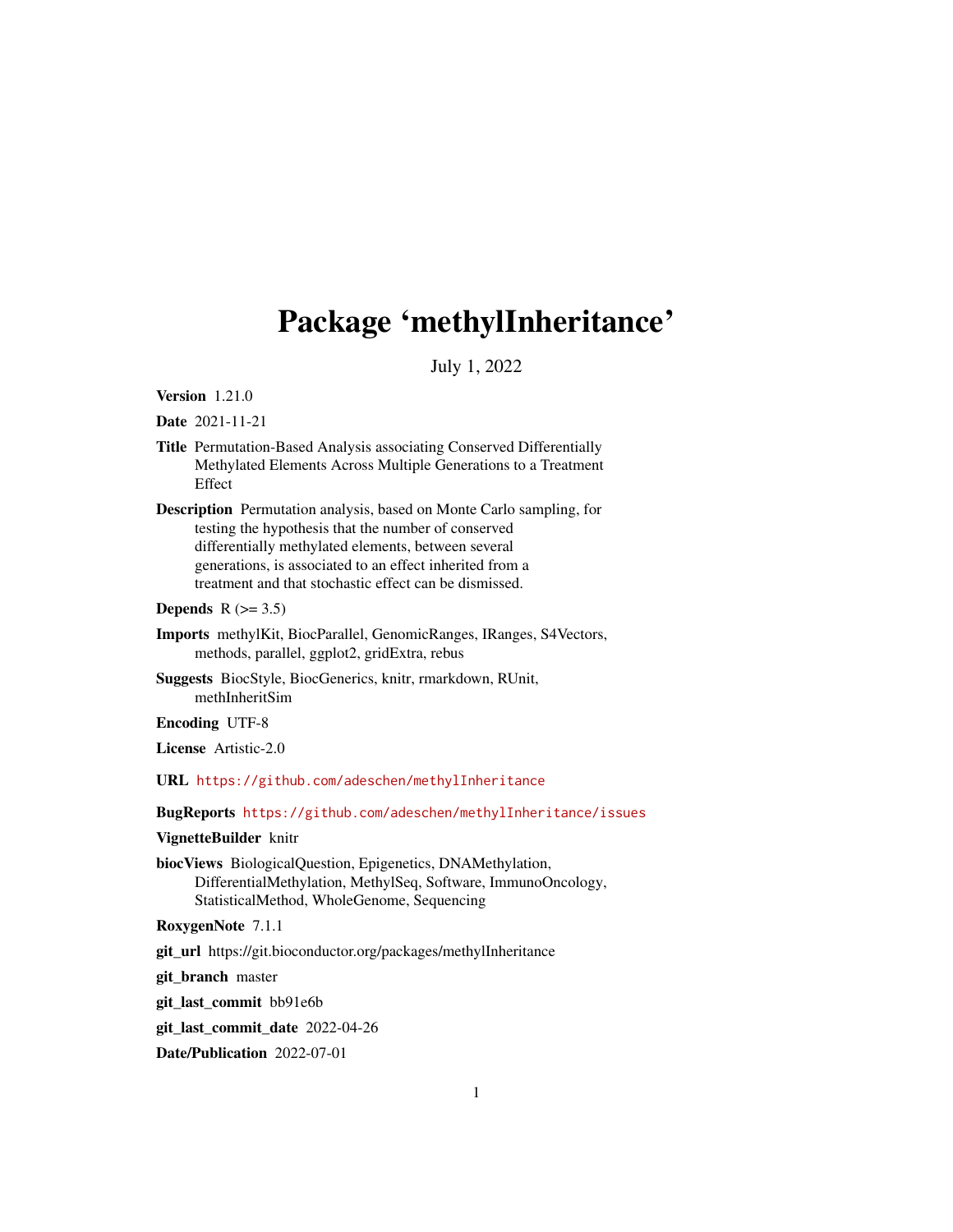<span id="page-1-0"></span>Author Astrid Deschênes [cre, aut] (<<https://orcid.org/0000-0001-7846-6749>>), Pascal Belleau [aut] (<<https://orcid.org/0000-0002-0802-1071>>), Arnaud Droit [aut]

Maintainer Astrid Deschênes <adeschen@hotmail.com>

# R topics documented:

| Index | 26 |
|-------|----|
|       |    |
|       |    |
|       |    |
|       |    |
|       |    |
|       |    |
|       |    |
|       |    |
|       |    |
|       |    |
|       |    |
|       |    |
|       |    |
|       |    |

methylInheritance-package

*methylInheritance: Permutation-Based Analysis associating Conserved Differentially Methylated Elements from One Generation to the Next to a Treatment Effect*

#### Description

This package does a permutation analysis, based on Monte Carlo sampling, for testing the hypothesis that the number of conserved differentially methylated elements (sites or tiles), between several generations, is associated to an effect inherited from a treatment and that stochastic effect can be dismissed.

#### Author(s)

Astrid Deschênes, Pascal Belleau and Arnaud Droit

Maintainer: Astrid Deschenes <adeschen@hotmail.com>

#### See Also

- [runPermutation](#page-20-1) for running a permutation analysis, and optionally an observation analysis, on a specified multi-generational dataset
- [runObservation](#page-17-1) for running an observation analysis on a specified multi-generational dataset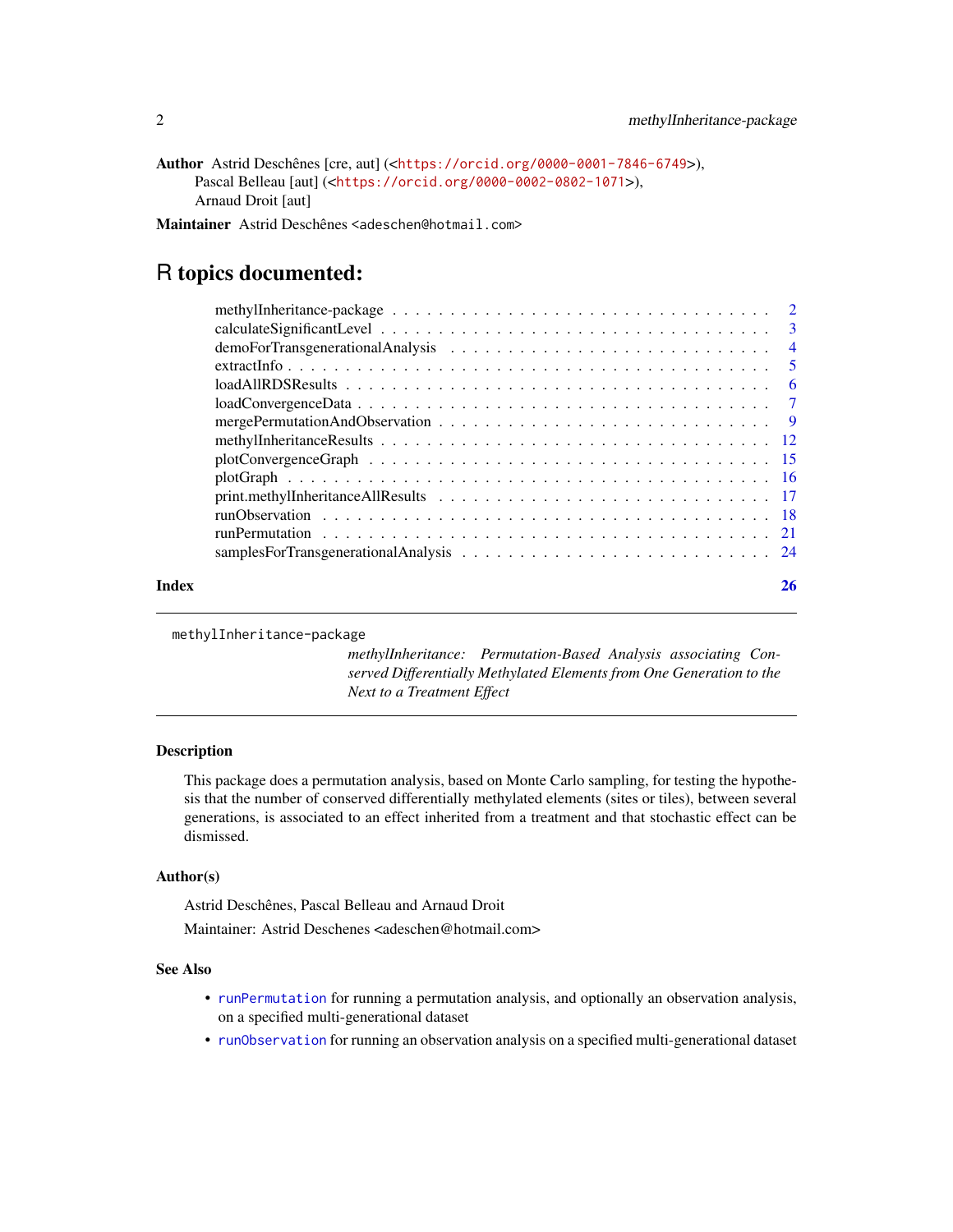<span id="page-2-0"></span>calculateSignificantLevel

*Calculate significant level for hypo and hyper conserved elements*

#### Description

Calculate significant level for hypo and hyper conserved elements using permutation results as well as observed results

#### Usage

calculateSignificantLevel(formatForGraphDataFrame)

#### Arguments

formatForGraphDataFrame

a data. frame containing the observation results (using real data) and the permutation results (using shuffled data). Both hyper and hypo differentially conserved methylation results must be present. The data.frame must have 3 columns : "TYPE", "RESULT" and "SOURCE". The "TYPE" can be either "HYPER" or "HYPO". The "RESULT" is the number of conserved differentially elements. The "SOURCE" can be either "OBSERVATION" or "PERMUTATION".

#### Value

a list containing two elements:

- HYPER a double, the significant level for the hyper differentially methylated conserved elements
- HYPO a double, the significant level for the hypo differentially methylated conserved elements

#### Author(s)

Astrid Deschenes, Pascal Belleau

```
## Loading dataset containing all results
data(methylInheritanceResults)
```

```
## Extract information for the intersection between conserved differentially
## methylated sites (type = sites) between the intersection of 2
## generations (inter = i2): F2 and F3 (position = 2)
info <- extractInfo(allResults = methylInheritanceResults,
    type = "sites", inter="i2", 2)
```

```
## Create graph
methylInheritance:::calculateSignificantLevel(info)
```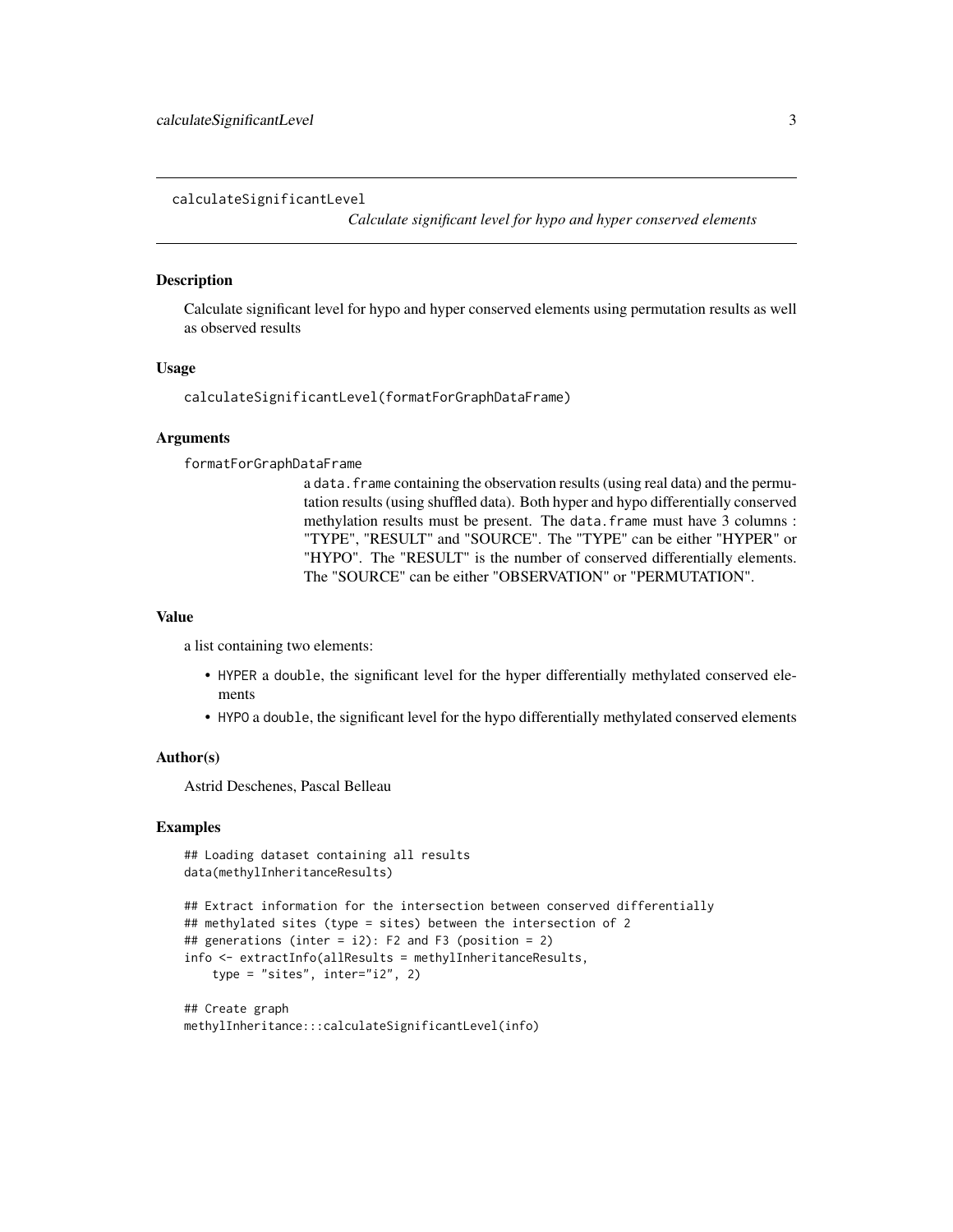<span id="page-3-0"></span>demoForTransgenerationalAnalysis

*The methylation information from samples over three generations. Information for each generation is stored in a* methylRawList *format (for demo purpose).*

#### Description

The object is a list with 3 entries. Each entry corresponds to the information for one generation (first entry  $=$  first generation, etc..) stored in a methylRawList object. There are 12 samples (6) controls and 6 cases) for each generation. Each sample information is stored in a methylRaw object.

#### Usage

data(demoForTransgenerationalAnalysis)

#### Format

A list containing three methylRawList objects. Each methylRawList contains the information for one generation (first entry = first generation, etc..). Each sample information is stored in a methylRaw object. There is methylRaw objects (6 controls and 6 cases) in each generation.

#### Details

This dataset can be used to test runPermutation and runObservation functions.

#### Value

A list containing three methylRawList objects. Each methylRawList contains the information for one generation (first entry = first generation, etc..). Each sample information is stored in a methylRaw object. There is methylRaw objects (6 controls and 6 cases) in each generation.

#### See Also

- [runPermutation](#page-20-1) for running a permutation analysis, and optionally an observation analysis, using multi-generational dataset
- [runObservation](#page-17-1) for running an observation analysis using methylKit info entry

```
## Loading dataset
data(demoForTransgenerationalAnalysis)
## Run a permutation analysis
runObservation(methylKitData = demoForTransgenerationalAnalysis,
   outputDir = "test_demo", type = "tiles", vSeed = 2001)
## Get results
```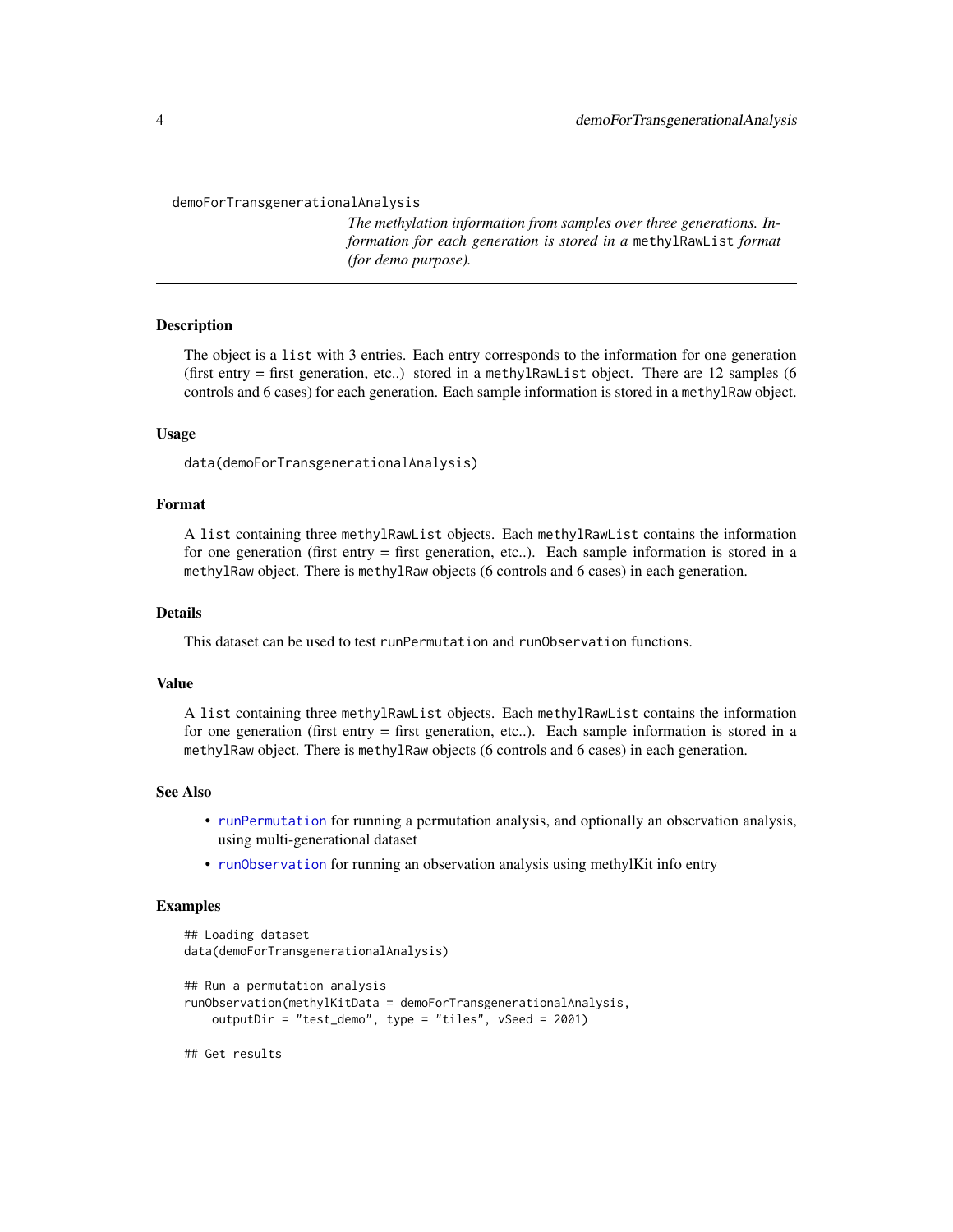#### <span id="page-4-0"></span>extractInfo 5

```
result <- loadAllRDSResults(analysisResultsDir = "test_demo",
    permutationResultsDir = NULL, doingSites = FALSE,
    doingTiles = TRUE)
## Remove result directory
if (dir.exists("test_demo")) {
   unlink("test_demo", recursive = TRUE)
}
```
<span id="page-4-1"></span>extractInfo *Extract the information specific to a subsection of the permutation analysis*

# Description

Extract the information specific to a subsection of the permutation analysis. The extracted information will be specific to one type of differential methylation analysis (tiles or sites), to one type of intersection (two consecutive generation or more) and to one specific group of generations.

#### Usage

```
extractInfo(
  allResults,
  type = c("sites", "tiles"),
  inter = c("i2", "iAll"),
 position = 1
\lambda
```
# Arguments

| allResults | a list of class methylInheritanceAllResults as created by the runPermutation<br>function. The list must contain two entries: "PERMUTATION" and "OBSERVATION".<br>The "PERMUTATION" list must contain all results from all permutations while<br>the "OBSERVATION" list must contain the result obtained with the observed<br>dataset (not shuffled). |
|------------|------------------------------------------------------------------------------------------------------------------------------------------------------------------------------------------------------------------------------------------------------------------------------------------------------------------------------------------------------|
| type       | One of the "sites" or "tiles" strings. Specifies the type of differentially<br>methylated elements should be returned. For retrieving differentially methylated<br>bases type = "sites"; for differentially methylated regions type = "tiles".<br>Default: "sites".                                                                                  |
| inter      | One of the "i2" or "iAll" strings. Specifies the type of intersection should<br>be returned. For retrieving intersection results between two consecutive gener-<br>ations inter $=$ "i2"; for intersection results between three generations or more<br>$inter = "iAll".$ Default: " $i2".$                                                          |
| position   | a positive integer, the position in the list where the information will be ex-<br>tracted. Default=1.                                                                                                                                                                                                                                                |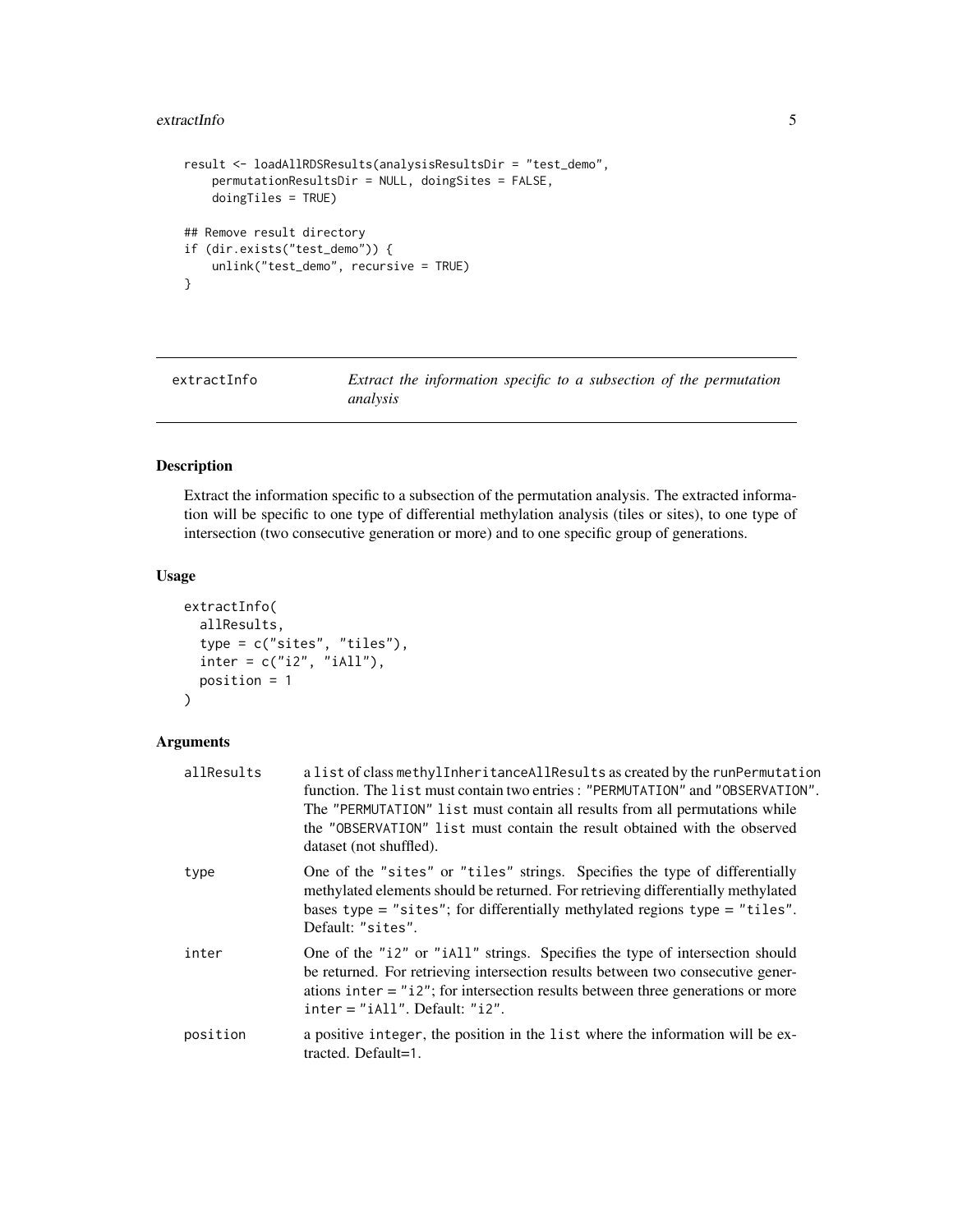#### <span id="page-5-0"></span>Value

a data.frame containing the observation results (using real data) and the permutation results (using shuffled data). Both hyper and hypo differentially conserved methylation results are present.

#### Author(s)

Astrid Deschenes, Pascal Belleau

# Examples

```
## Get the name of the directory where files are stored
filesDir <- system.file("extdata", "TEST", package="methylInheritance")
## Load information from files
results <- loadAllRDSResults(analysisResultsDir = filesDir,
   permutationResultsDir = filesDir, doingSites = TRUE, doingTiles = TRUE)
## Extract information for the intersection between conserved differentially
## methylated sites (type = sites) between the intersection of 2
## generations (inter = i2): F1 and F2 (position = 1)
info <- extractInfo(allResults = results, type = "sites", inter="i2", 1)
```

| loadAllRDSResults | Load all RDS files created by the permutation and observation analy- |
|-------------------|----------------------------------------------------------------------|
|                   |                                                                      |

#### Description

Load all RDS files created by the permutation and observation analysis. The function returns an object of class "methylInheritanceAllResults" that holds all the pertinent information.

#### Usage

```
loadAllRDSResults(
  analysisResultsDir,
  permutationResultsDir,
  doingSites = TRUE,
  doingTiles = FALSE,
 maxID = NA)
```
#### Arguments

analysisResultsDir

a character string, the path to the directory that contains the analysis results. The path can be the same as for the permutationResultsDir parameter. When NULL, the observation results are not loaded. Default = NULL.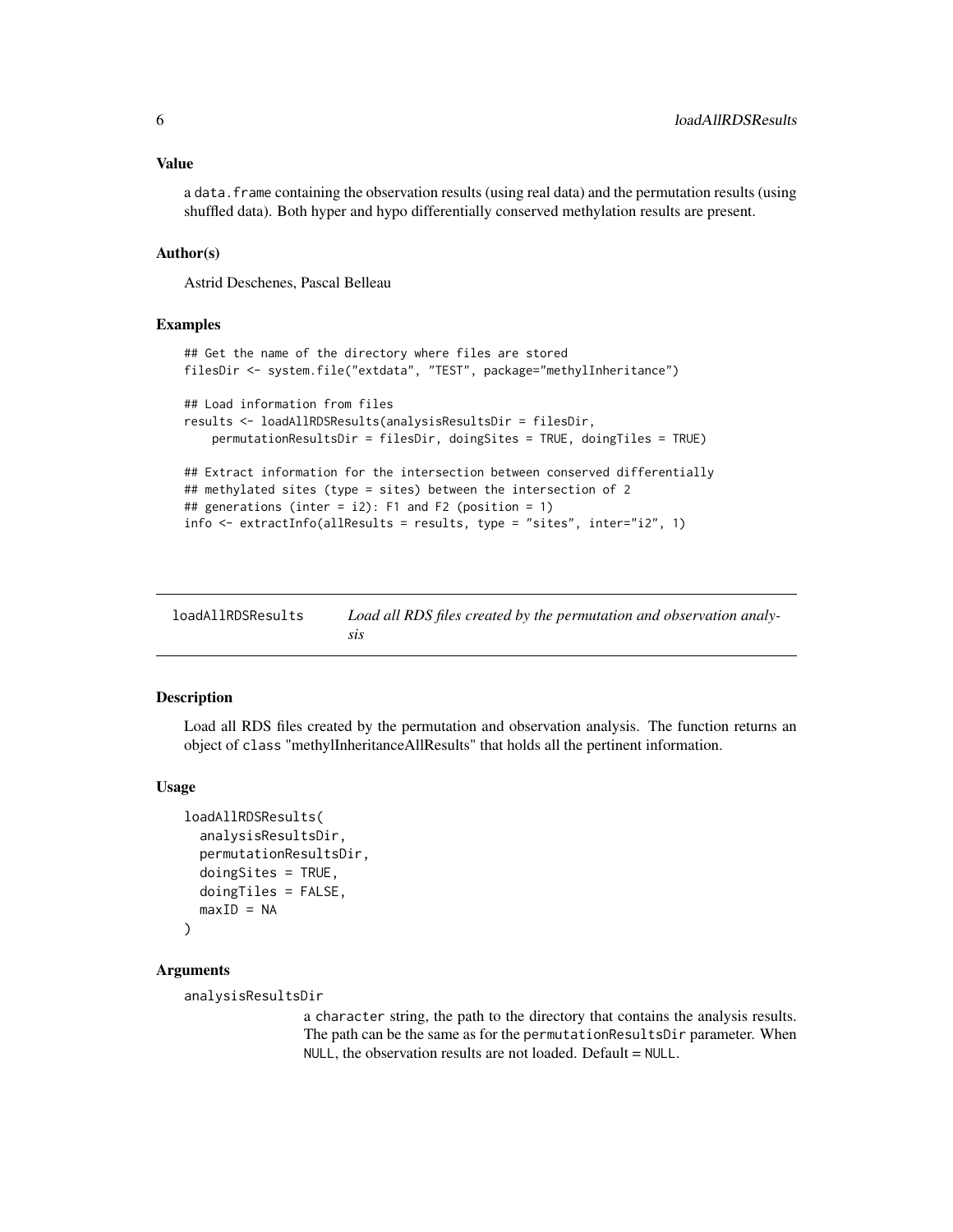<span id="page-6-0"></span>permutationResultsDir

|            | a character string, the path to the directory that contains the permutation re-<br>sults. The path can be the same as for the analysis Results Dir parameter.<br>When NULL, the permutation results are not loaded. Default = NULL. |
|------------|-------------------------------------------------------------------------------------------------------------------------------------------------------------------------------------------------------------------------------------|
| doingSites | a logical, the data related to differentially methylated sites are loaded when<br>$doing Sites = TRUE. Default: TRUE.$                                                                                                              |
| doingTiles | a logical, the data related to differentially methylated tiles are loaded when<br>$doingTiles = TRUE$ . Default: TRUE.                                                                                                              |
| maxID      | NA or a positive integer, the maximum identification number of the permutation<br>files to be loaded. When NA, all files present in the directory are loaded. Default:<br>NA.                                                       |
|            |                                                                                                                                                                                                                                     |

### Value

a list of class methylInheritanceAllResults containing the result of the observation analysis as well as the results of all the permutations.

### Author(s)

Astrid Deschenes, Pascal Belleau

#### See Also

[mergePermutationAndObservation](#page-8-1) for detail description, in the Value section, of the methylInheritanceAllResults object.

#### Examples

## Get the name of the directory where files are stored filesDir <- system.file("extdata", "TEST", package="methylInheritance")

```
## Load information from files
results <- loadAllRDSResults(analysisResultsDir = filesDir,
   permutationResultsDir = filesDir, doingSites = TRUE, doingTiles = TRUE)
## Print the observation results
results
```

```
## Access the results for the first permutation only for sites
results$PERMUTATION[[1]]$SITES
```
loadConvergenceData *Load convergence information from RDS files*

#### Description

Load convergence information from RDS files.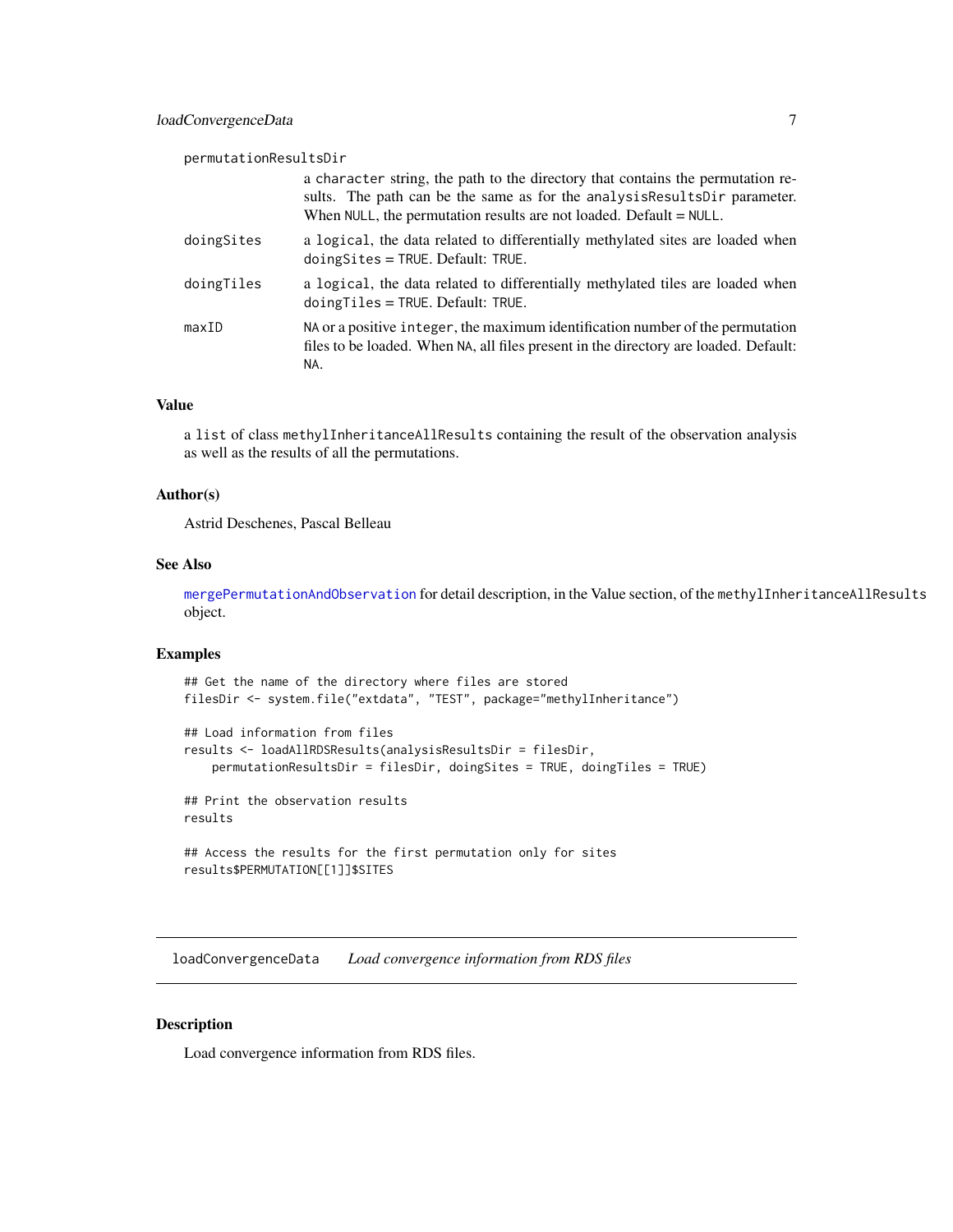#### Usage

```
loadConvergenceData(
  analysisResultsDir,
  permutationResultsDir,
  type = c("sites", "tiles"),
  inter = c("i2", "iAll"),position,
 by = 100)
```
#### Arguments

analysisResultsDir

a character string, the path to the directory that contains the analysis results. The path can be the same as for the permutatioNResultsDir parameter. permutationResultsDir a character string, the path to the directory that contains the permutation results. The path can be the same as for the analysisResultsDir parameter. type One of the "sites" or "tiles" strings. Specifies the type of differentially methylated elements should be returned. For retrieving differentially methylated bases type = "sites"; for differentially methylated regions type = "tiles". Default: "sites". inter One of the "i2" or "iAll" strings. Specifies the type of intersection should be returned. For retrieving intersection results between two consecutive generations inter = "i2"; for intersection results between three generations or more inter = "iAll". Default: "i2". position a positive integer, the position in the list where the information will be extracted. by a integer, the increment of the number of permutations where the significant level is tested. Default: 100.

### Value

a graph showing the evolution of the significant level with the number of permutations

#### Author(s)

Astrid Deschenes, Pascal Belleau

```
## Get the name of the directory where files are stored
filesDir <- system.file("extdata", "TEST", package="methylInheritance")
## Load convergence information
results <- loadConvergenceData(analysisResultsDir = filesDir,
    permutationResultsDir = filesDir, type="sites", inter="i2", position=1,
   by=1)
```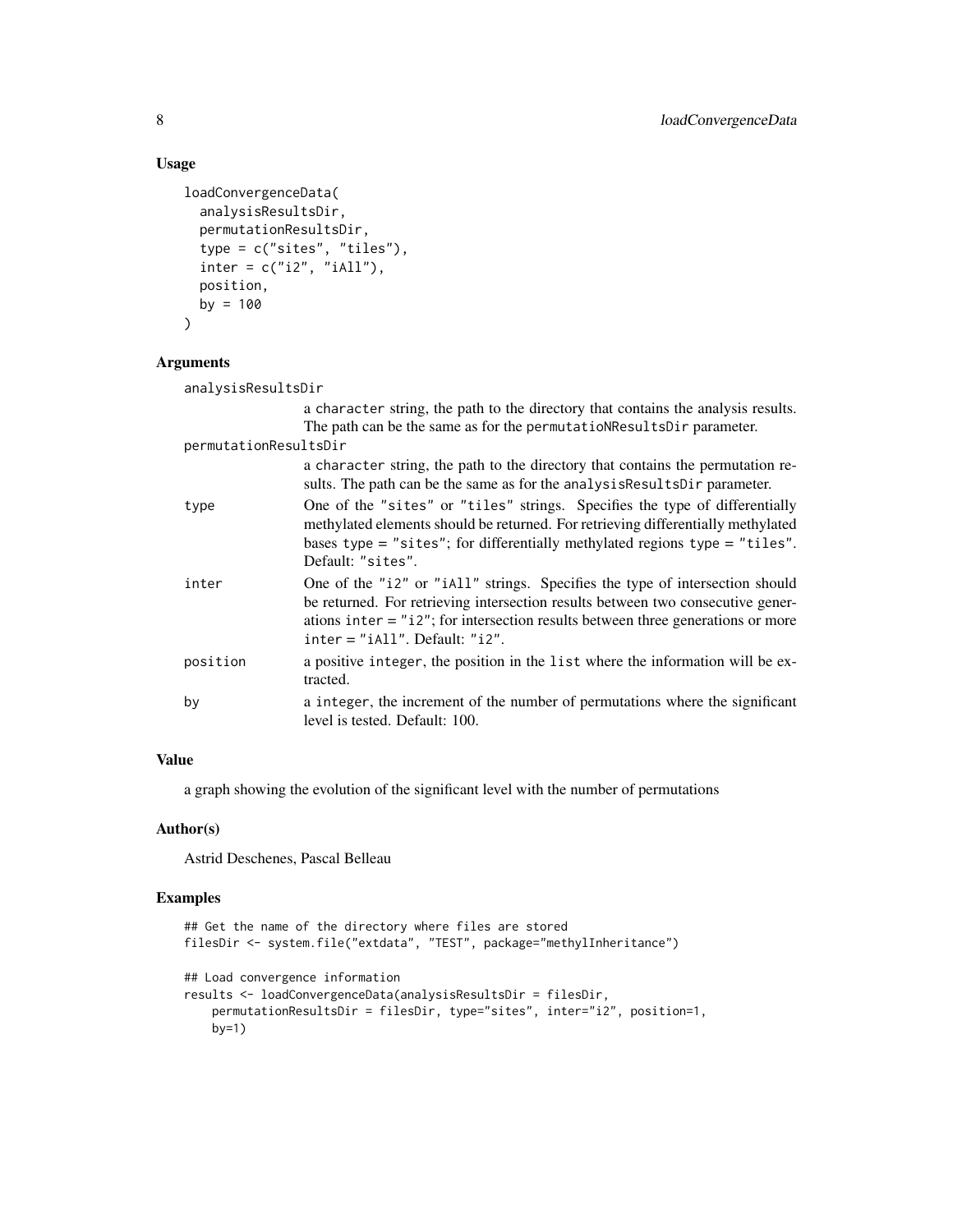<span id="page-8-1"></span><span id="page-8-0"></span>mergePermutationAndObservation

*Merge the permutation results with the observation results.*

# **Description**

Merge the permutation results with the observation results. The merging is only needed when permutation and observation have been processed separately. The returned value is a methylInheritanceAllResults object that can be used by the extractInfo function.

#### Usage

mergePermutationAndObservation(permutationResults, observationResults)

#### Arguments

permutationResults

a list with 1 entry called PERMUTATION. The PERMUTATION entry is a list with a number of entries corresponding to the number of permutations that have been processed. Each entry contains the result of one permutation.

observationResults

a list with 1 entry called OBSERVATION. The OBSERVATION entry is a list containing the result obtained with the observed dataset (not shuffled).

#### Value

a list of class methylInheritanceAllResults with 2 entries. The 2 entries are:

- PERMUTATION list with a number of entries corresponding to the number of permutations that have been processed. Each entry contains the result of one permutation.The elements in each entry are:
	- SITES Only present when a sites analysis has been achieved, a list containing:
		- \* i2 a list containing:
			- · HYPER a list of integer, the number of conserved hyper differentially methylated sites between two consecutive generations. The first element represents the intersection of the first and second generations; the second element, the intersection of the second and third generations; etc.
			- · HYPO a list of integer, the number of conserved hypo differentially methylated sites between two consecutive generations.The first element represents the intersection of the first and second generations; the second element, the intersection of the second and third generations; etc.
		- \* iAll a list containing:
			- · HYPER a list of integer, the number of conserved hyper differentially methylated sites between three or more consecutive generations. The first element represents the intersection of the first three generations; the second element, the intersection of the first fourth generations; etc.The number of entries depends on the number of generations.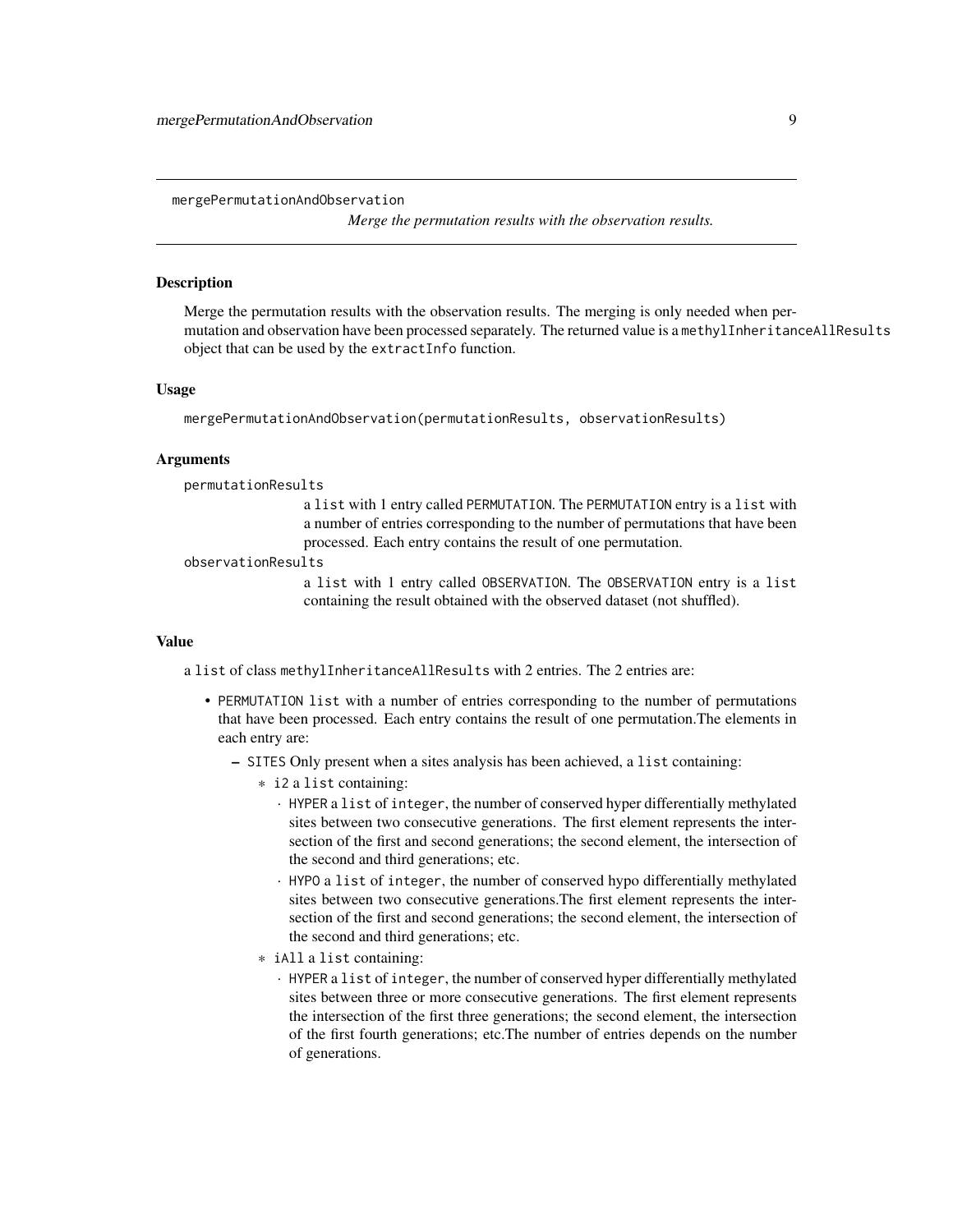- · HYPO a list of integer, the number of conserved hypo differentially methylated sites between three or more consecutive generations. The first element represents the intersection of the first three generations; the second element, the intersection of the first fourth generations; etc. The number of entries depends on the number of generations.
- TILES Only present when a tiles analysis has been achieved, a list containing:
	- \* i2 a list containing:
		- · HYPER a list of integer, the number of conserved hyper differentially methylated positions between two consecutive generations. The first element represents the intersection of the first and second generations; the second element, the intersection of the second and third generations; etc.
		- · HYPO a list of integer, the number of conserved hypo differentially methylated positions between two consecutive generations.The first element represents the intersection of the first and second generations; the second element, the intersection of the second and third generations; etc.
	- \* iAll a list containing:
		- · HYPER a list of integer, the number of conserved hyper differentially methylated positions between three or more consecutive generations. The first element represents the intersection of the first three generations; the second element, the intersection of the first fourth generations; etc. The number of entries depends on the number of generations.
		- · HYPO a list of integer, the number of conserved hypo differentially methylated positions between three or more consecutive generations. The first element represents the intersection of the first three generations; the second element, the intersection of the first fourth generations; etc.The number of entries depends on the number of generations.
- OBSERVATION a list containing the result obtained with the observed dataset (not shuffled). The elements are:
	- SITES Only present when a sites analysis has been achieved, a list containing:
		- \* i2 a list containing:
			- · HYPER a list of integer, the number of conserved hyper differentially methylated sites between two consecutive generations. The first element represents the intersection of the first and second generations; the second element, the intersection of the second and third generations; etc.
			- · HYPO a list of integer, the number of conserved hypo differentially methylated sites between two consecutive generations.The first element represents the intersection of the first and second generations; the second element, the intersection of the second and third generations; etc.
		- \* iAll a list containing:
			- · HYPER a list of integer, the number of conserved hyper differentially methylated sites between three or more consecutive generations. The first element represents the intersection of the first three generations; the second element, the intersection of the first fourth generations; etc.The number of entries depends on the number of generations.
			- · HYPO a list of integer, the number of conserved hypo differentially methylated sites between three or more consecutive generations. The first element represents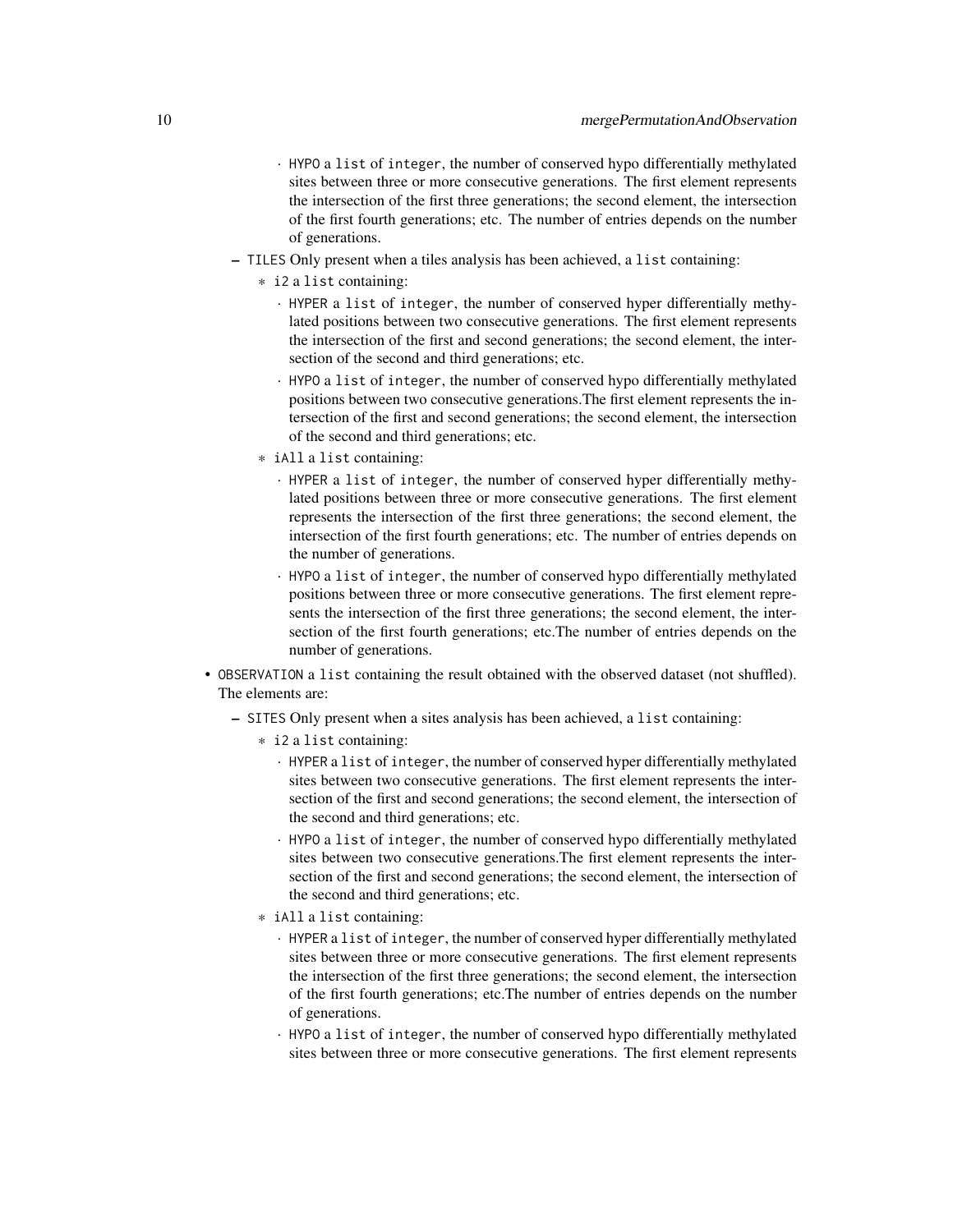the intersection of the first three generations; the second element, the intersection of the first fourth generations; etc. The number of entries depends on the number of generations.

- TILES Only present when a tiles analysis has been achieved, a list containing:
	- \* i2 a list containing:
		- · HYPER a list of integer, the number of conserved hyper differentially methylated positions between two consecutive generations. The first element represents the intersection of the first and second generations; the second element, the intersection of the second and third generations; etc.
		- · HYPO a list of integer, the number of conserved hypo differentially methylated positions between two consecutive generations.The first element represents the intersection of the first and second generations; the second element, the intersection of the second and third generations; etc.
	- \* iAll a list containing:
		- · HYPER a list of integer, the number of conserved hyper differentially methylated positions between three or more consecutive generations. The first element represents the intersection of the first three generations; the second element, the intersection of the first fourth generations; etc. The number of entries depends on the number of generations.
		- · HYPO a list of integer, the number of conserved hypo differentially methylated positions between three or more consecutive generations. The first element represents the intersection of the first three generations; the second element, the intersection of the first fourth generations; etc.The number of entries depends on the number of generations.

#### Author(s)

Astrid Deschenes, Pascal Belleau

#### Examples

```
## Create a observation result
observed <- list()
observed[["OBSERVATION"]] <- list()
observed[["OBSERVATION"]][["SITES"]] <- list()
observed[["OBSERVATION"]][["SITES"]][["i2"]] <- list(HYPER = list(11, 10),
   HYPO = list(13, 12))
observed[["OBSERVATION"]][["SITES"]][["iAll"]] <- list(HYPER = list(1),
   HYP0 = list(3)## Create a permutation result containing only 1 permutation result
## Real perumtations results would have more entries
permutated <- list()
permutated[["PERMUTATION"]] <- list()
```
permutated[["PERMUTATION"]][[1]] <- list()

```
permutated[["PERMUTATION"]][[1]][["SITES"]] <- list()
permutated[["PERMUTATION"]][[1]][["SITES"]][["i2"]] <- list(HYPER =
    list(11, 12), HYP0 = list(8, 11))
```

```
permutated[["PERMUTATION"]][[1]][["SITES"]][["iAll"]] <- list(HYPER =
```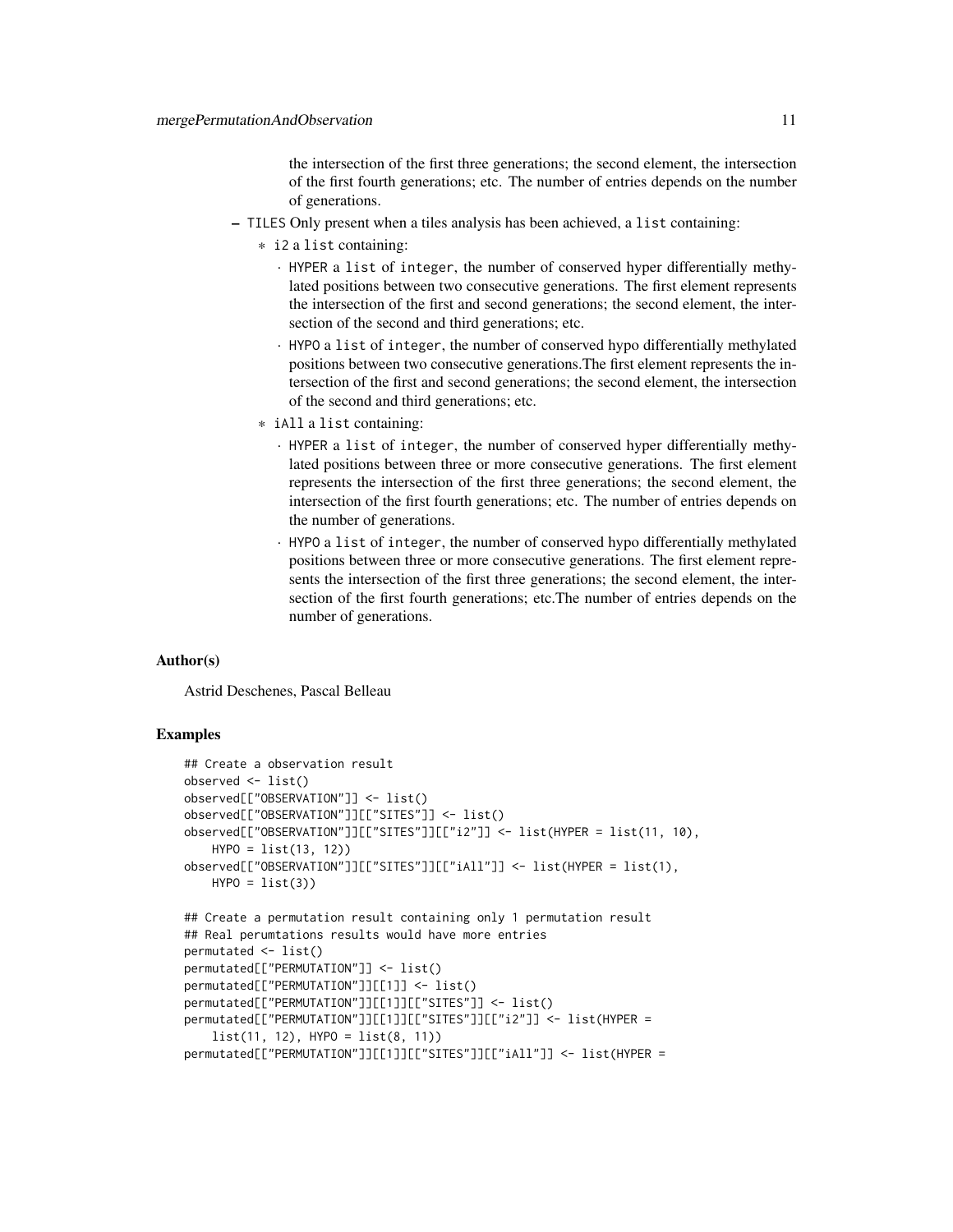```
list(0), HYP0 = list(1)## Merge permutation and observation results
mergePermutationAndObservation(permutationResults = permutated,
```
observationResults = observed)

methylInheritanceResults

*All observed and permutation results formatted in a* methylInheritanceResults *class (for demo purpose).*

#### Description

The object is a list with 2 entries: "OBSERVATION" and "PERMUTATION".

#### Usage

```
data(methylInheritanceResults)
```
### Format

a list of class methylInheritanceAllResults containing the following elements:

- OBSERVATION a list containing:
	- SITES a list containing:
		- \* i2 a list containing:
			- · HYPER a list of integer with 2 entries, the number of conserved hyper differentially methylated sites between two consecutive generations. The first element represents the intersection of the first and second generations; the second element, the intersection of the second and third generations.
			- · HYPO a list of integer with 2 entries, the number of conserved hypo differentially methylated sites between two consecutive generations. The first element represents the intersection of the first and second generations; the second element, the intersection of the second and third generations.
		- \* iAll a list containing:
			- · HYPER a list of integer with 1 entry, the number of conserved hyper differentially methylated sites between the three consecutive generations.
			- · HYPO a list of integer with 1 entry, the number of conserved hypo differentially methylated sites between the three consecutive generations.
	- TILES a list containing:
		- \* i2 a list containing:
			- · HYPER a list of integer with 2 entries, the number of conserved hyper differentially methylated positions between two consecutive generations. The first element represents the intersection of the first and second generations; the second element, the intersection of the second and third generations.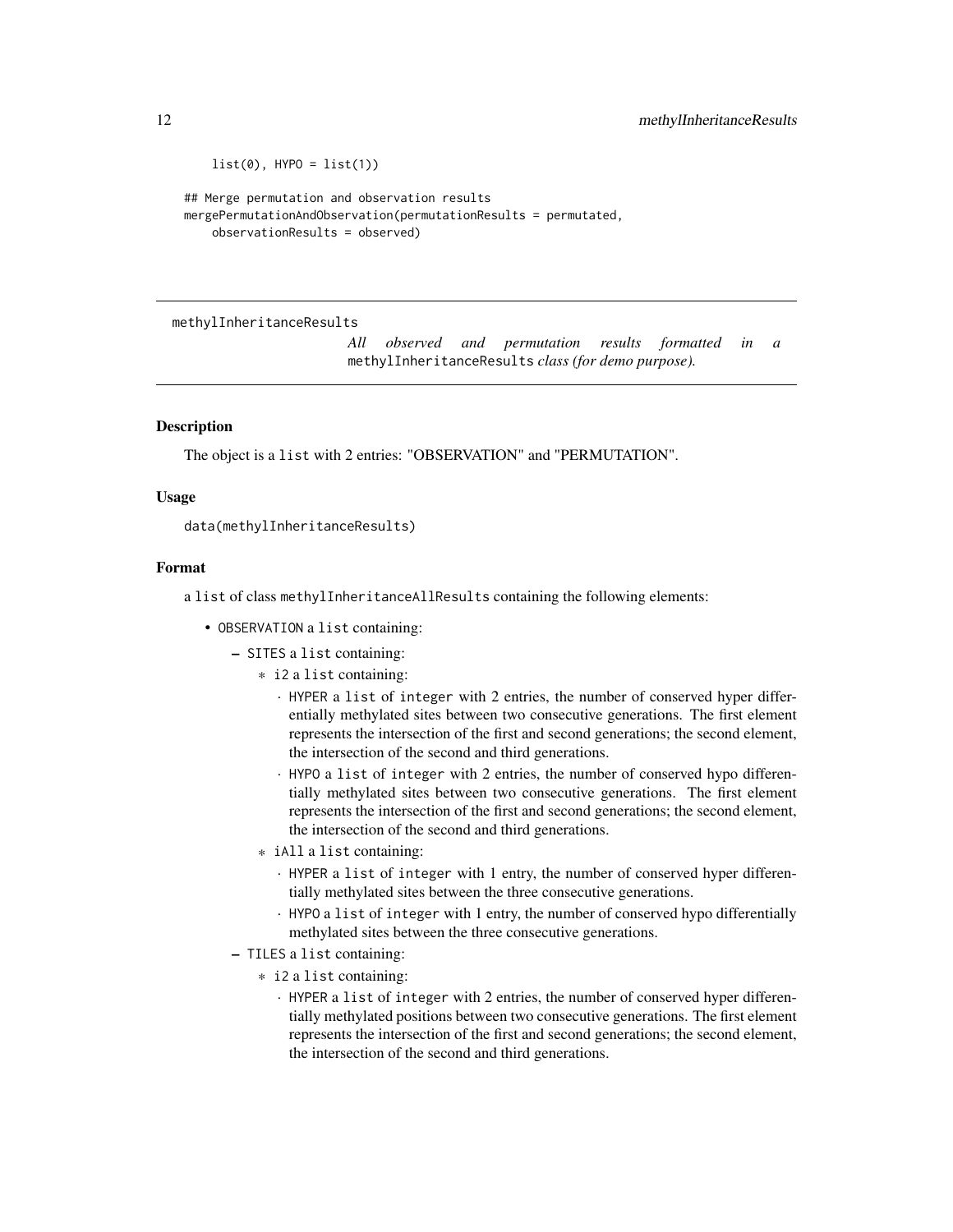- · HYPO a list of integer with 2 entries, the number of conserved hypo differentially methylated positions between two consecutive generations.The first element represents the intersection of the first and second generations; the second element, the intersection of the second and third generations.
- \* iAll a list containing:
	- · HYPER a list of integer with 1 entry, the number of conserved hyper differentially methylated positions between the three consecutive generations.
	- · HYPO a list of integer with 1 entry, the number of conserved hypo differentially methylated positions between the three consecutive generations.
- PERMUTATION a list containing nbrPermutations entries. Each entry is a list containing:
	- SITES a list containing:
		- \* i2 a list containing:
			- · HYPER a list of integer with 2 entries, the number of conserved hyper differentially methylated sites between two consecutive generations. The first element represents the intersection of the first and second generations; the second element, the intersection of the second and third generations.
			- · HYPO a list of integer with 2 entries, the number of conserved hypo differentially methylated sites between two consecutive generations.The first element represents the intersection of the first and second generations; the second element, the intersection of the second and third generations.
		- \* iAll a list containing:
			- · HYPER a list of integer with 1 entry, the number of conserved hyper differentially methylated sites between the three consecutive generations.
			- · HYPO a list of integer with 1 entry, the number of conserved hypo differentially methylated sites between the three consecutive generations.
	- TILES a list containing:
		- \* i2 a list containing:
			- · HYPER a list of integer with 2 entries, the number of conserved hyper differentially methylated positions between two consecutive generations. The first element represents the intersection of the first and second generations; the second element, the intersection of the second and third generations.
			- · HYPO a list of integer with 2 entries, the number of conserved hypo differentially methylated positions between two consecutive generations.The first element represents the intersection of the first and second generations; the second element, the intersection of the second and third generations.
		- \* iAll a list containing:
			- · HYPER a list of integer with 1 entry, the number of conserved hyper differentially methylated positions between the three consecutive generations.
			- · HYPO a list of integer with 1 entry, the number of conserved hypo differentially methylated positions between the three consecutive generations.

#### **Details**

This dataset can be used to test the extractInfo function.The extracted information can be used to calculate the significant level or to create a graph.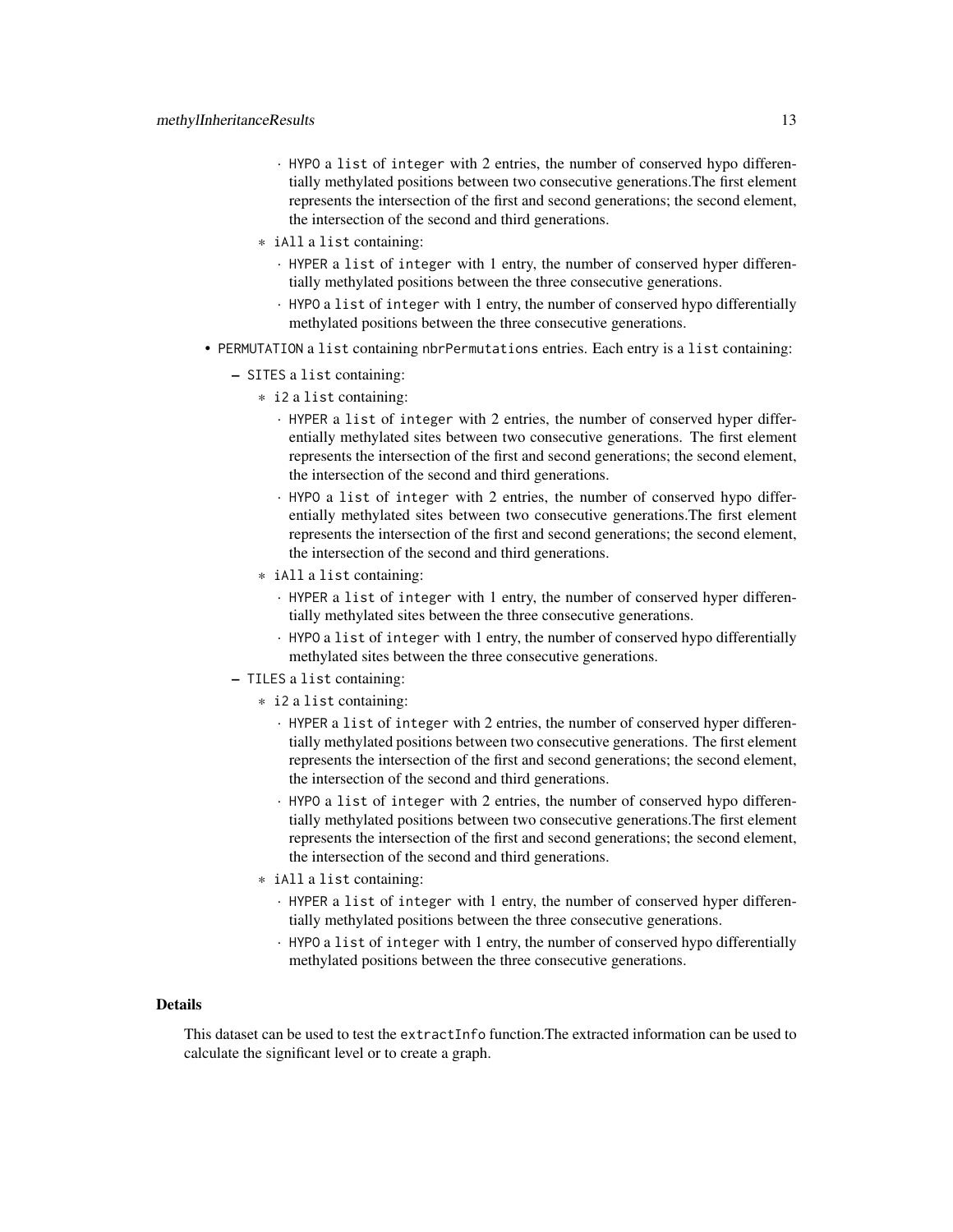# Value

a list of class methylInheritanceAllResults containing the following elements:

- OBSERVATION a list containing:
	- SITES a list containing:
		- \* i2 a list containing:
			- · HYPER a list of integer with 2 entries, the number of conserved hyper differentially methylated sites between two consecutive generations. The first element represents the intersection of the first and second generations; the second element, the intersection of the second and third generations.
			- · HYPO a list of integer with 2 entries, the number of conserved hypo differentially methylated sites between two consecutive generations. The first element represents the intersection of the first and second generations; the second element, the intersection of the second and third generations.
		- \* iAll a list containing:
			- · HYPER a list of integer with 1 entry, the number of conserved hyper differentially methylated sites between the three consecutive generations.
			- · HYPO a list of integer with 1 entry, the number of conserved hypo differentially methylated sites between the three consecutive generations.
	- TILES a list containing:
		- \* i2 a list containing:
			- · HYPER a list of integer with 2 entries, the number of conserved hyper differentially methylated positions between two consecutive generations. The first element represents the intersection of the first and second generations; the second element, the intersection of the second and third generations.
			- · HYPO a list of integer with 2 entries, the number of conserved hypo differentially methylated positions between two consecutive generations.The first element represents the intersection of the first and second generations; the second element, the intersection of the second and third generations.
		- \* iAll a list containing:
			- · HYPER a list of integer with 1 entry, the number of conserved hyper differentially methylated positions between the three consecutive generations.
			- · HYPO a list of integer with 1 entry, the number of conserved hypo differentially methylated positions between the three consecutive generations.
- PERMUTATION a list containing a number of entries corresponding to the number of permutations that have been produced. Each entry is a list containing:
	- SITES a list containing:
		- \* i2 a list containing:
			- · HYPER a list of integer with 2 entries, the number of conserved hyper differentially methylated sites between two consecutive generations. The first element represents the intersection of the first and second generations; the second element, the intersection of the second and third generations.
			- · HYPO a list of integer with 2 entries, the number of conserved hypo differentially methylated sites between two consecutive generations.The first element represents the intersection of the first and second generations; the second element, the intersection of the second and third generations.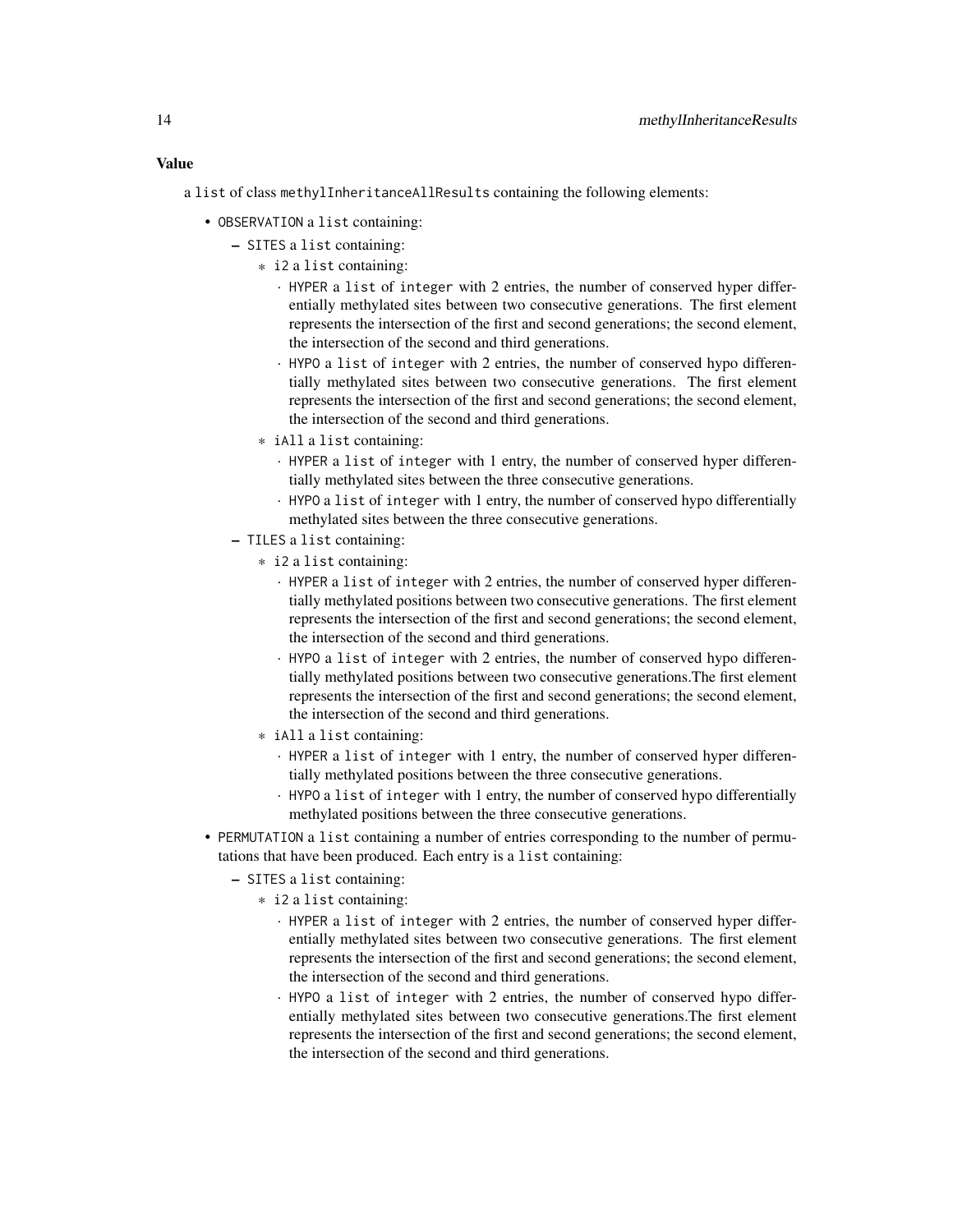- <span id="page-14-0"></span>\* iAll a list containing:
	- · HYPER a list of integer with 1 entry, the number of conserved hyper differentially methylated sites between the three consecutive generations.
	- · HYPO a list of integer with 1 entry, the number of conserved hypo differentially methylated sites between the three consecutive generations.
- TILES a list containing:
	- \* i2 a list containing:
		- · HYPER a list of integer with 2 entries, the number of conserved hyper differentially methylated positions between two consecutive generations. The first element represents the intersection of the first and second generations; the second element, the intersection of the second and third generations.
		- · HYPO a list of integer with 2 entries, the number of conserved hypo differentially methylated positions between two consecutive generations.The first element represents the intersection of the first and second generations; the second element, the intersection of the second and third generations.
	- \* iAll a list containing:
		- · HYPER a list of integer with 1 entry, the number of conserved hyper differentially methylated positions between the three consecutive generations.
		- · HYPO a list of integer with 1 entry, the number of conserved hypo differentially methylated positions between the three consecutive generations.

#### See Also

• [extractInfo](#page-4-1) for extracting the information specific to a subsection of the permutation analysis

#### Examples

```
## Loading dataset containing all results
data(methylInheritanceResults)
## Extract information for the intersection between conserved differentially
## methylated sites (type = sites) between the intersection of 2
## generations (inter = i2): F1 and F2 (position = 1)
extractInfo(allResults = methylInheritanceResults,
    type = "sites", inter="i2", 1)
```
plotConvergenceGraph *Generate a graph showing the convergence for a permutation analysis*

#### **Description**

Generate a graph showing the convergence for a permutation analysis using observed and permuted results.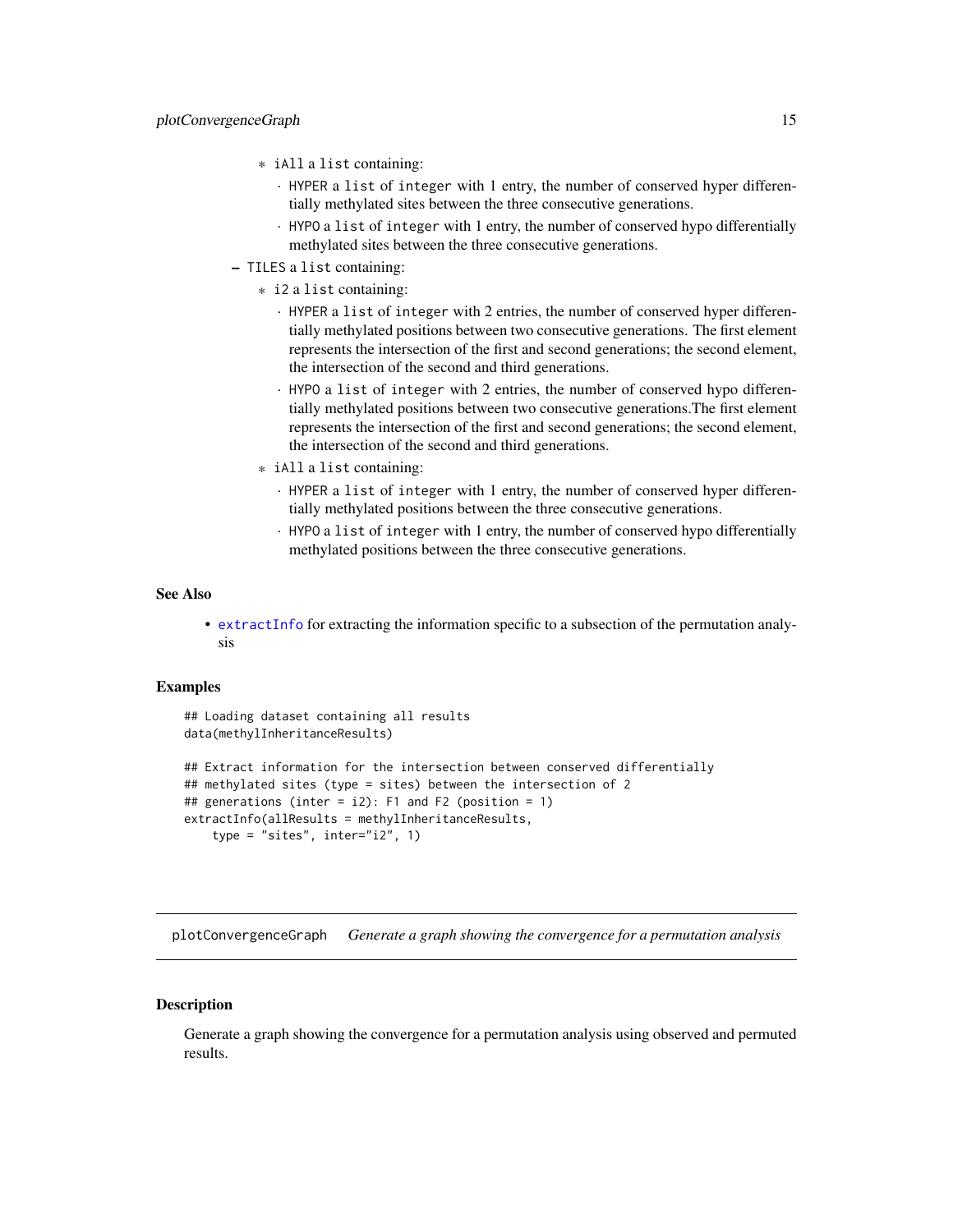#### <span id="page-15-0"></span>Usage

plotConvergenceGraph(dataFrameConvergence)

#### Arguments

dataFrameConvergence

a data. frame containing the significant levels at different number of cycles (total number of permuted data analysed). The data.frame must have 6 columns : "NBR\_PERMUTATIONS", "ELEMENT". "ANALYSIS", "POSITION", "TYPE" and "SIGNIFICANT\_LEVEL". The "ELEMENT" can be either "SITES" or "TILES". The "TYPE" can be either "HYPER" or "HYPO".

#### Value

a ggplot object.

#### Author(s)

Astrid Deschenes, Pascal Belleau

### Examples

```
## Get the name of the directory where files are stored
filesDir <- system.file("extdata", "TEST", package="methylInheritance")
## Extract convergenc information for F1 and F2 and F3
data <- loadConvergenceData(analysisResultsDir = filesDir,
   permutationResultsDir = filesDir, type = "sites", inter = "iAll",
   position = 1, by = 1)
## Create convergence graph
plotConvergenceGraph(data)
```
plotGraph *Generate a graph for a permutation analysis*

#### Description

Generate a graph for a permutation analysis using observed and shuffled results.

#### Usage

plotGraph(formatForGraphDataFrame)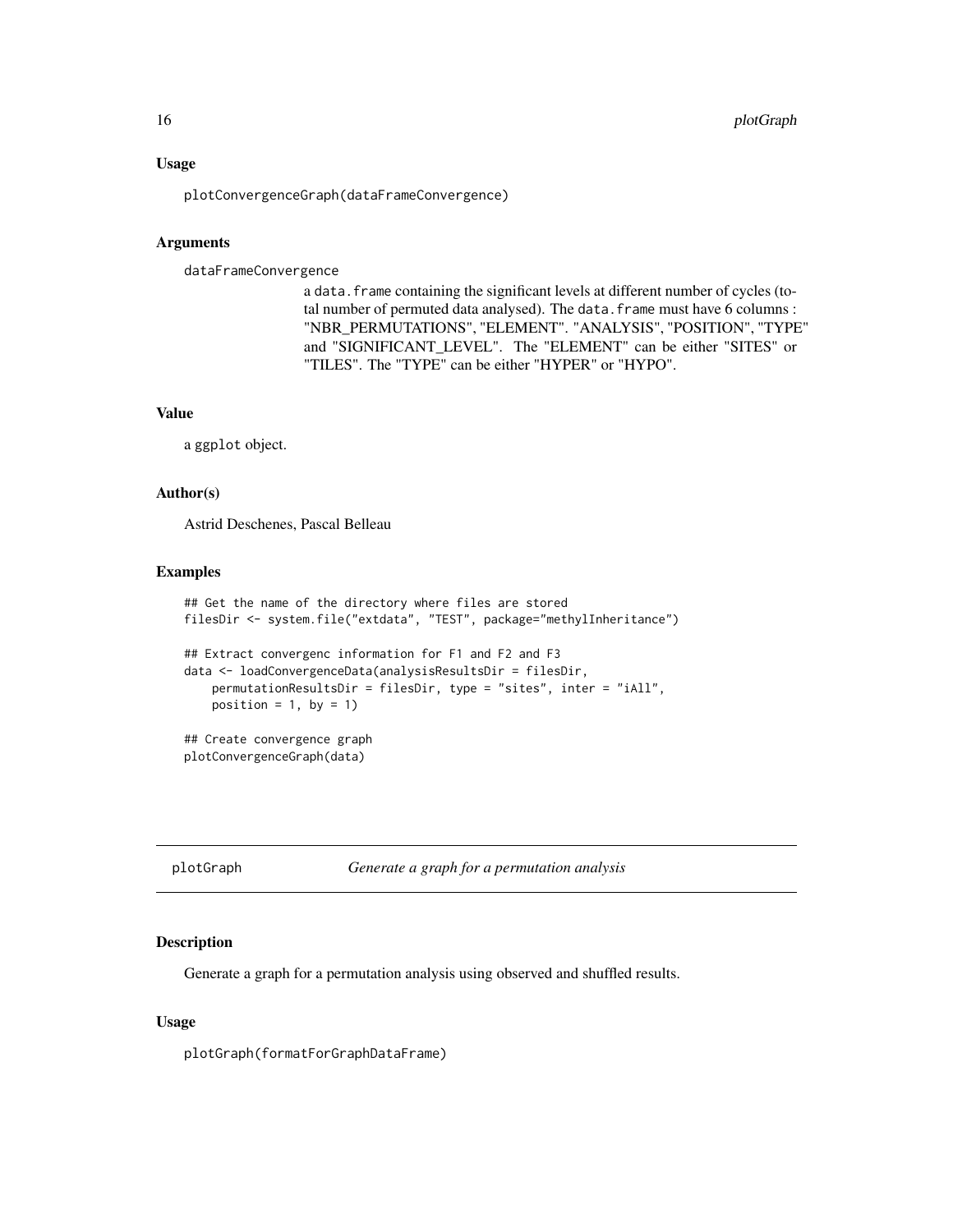#### <span id="page-16-0"></span>**Arguments**

formatForGraphDataFrame

a data. frame containing the observation results (using real data) and the permutation results (using shuffled data). Both hyper and hypo differentially conserved methylation results must be present. The data.frame must have 3 columns : "TYPE", "RESULT" and "SOURCE". The "TYPE" can be either "HYPER" or "HYPO". The "RESULT" is the number of conserved differentially elements. The "SOURCE" can be either "OBSERVATION" or "PERMUTATION".

#### Value

a graph showing the permutation analysis results

#### Author(s)

Astrid Deschenes, Pascal Belleau

# Examples

## Loading dataset containing all results data(methylInheritanceResults)

```
## Extract information for the intersection between conserved differentially
## methylated sites (type = sites) between the intersection of 2
## generations (inter = i2): F2 and F3 (position = 2)
info <- extractInfo(allResults = methylInheritanceResults,
    type = "sites", inter="i2", 2)
## Create graph
```
plotGraph(info)

print.methylInheritanceAllResults *Print a* methylInheritanceAllResults *object*

# Description

Print a methylInheritanceAllResults object

#### Usage

```
## S3 method for class 'methylInheritanceAllResults'
print(x, \ldots)
```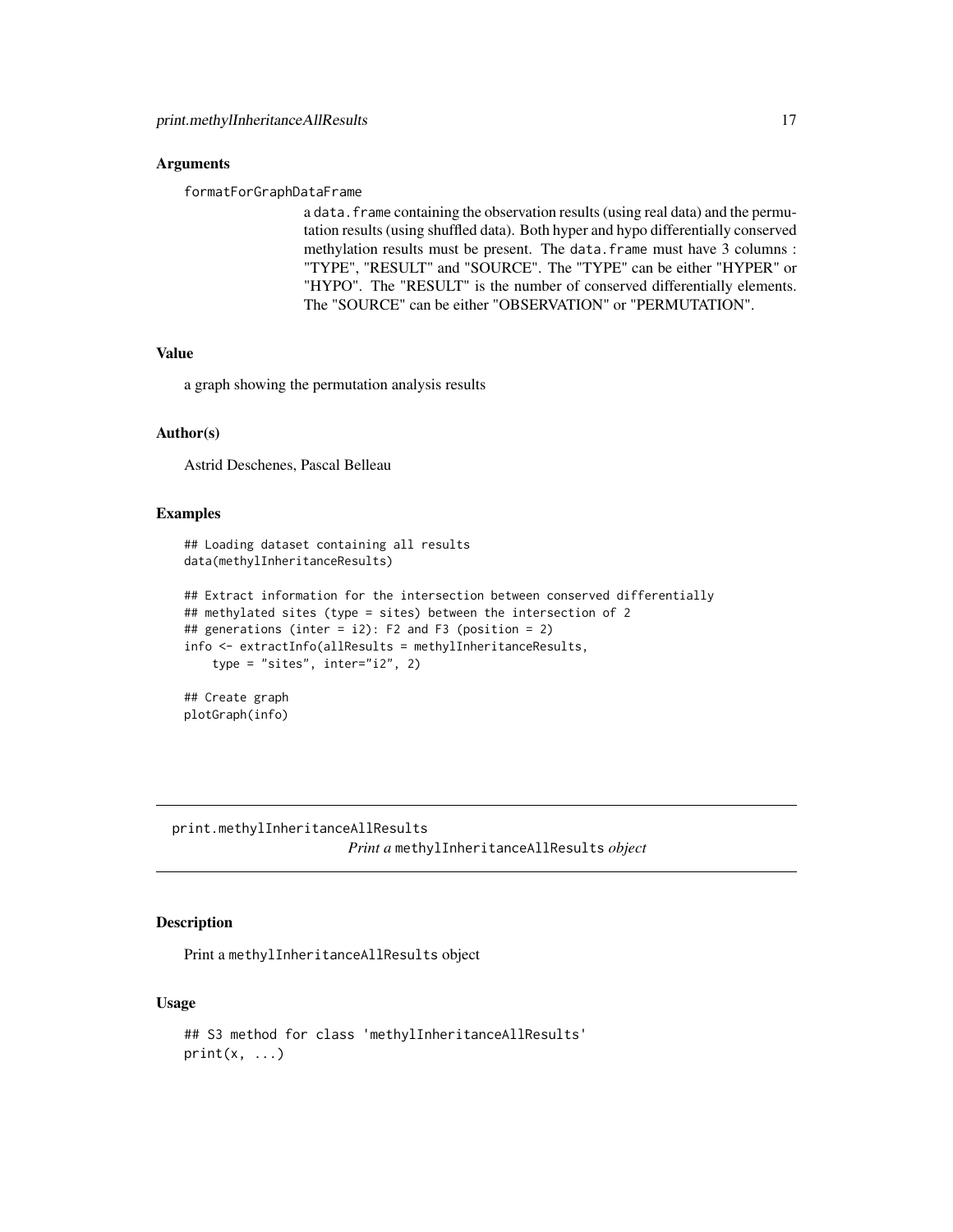#### <span id="page-17-0"></span>**Arguments**

|          | the output object from mergePermutationAndObservation function, runPermutationUsingRDSFile |
|----------|--------------------------------------------------------------------------------------------|
|          | $function (when runObservationAnalysis = TRUE and runPermutationUsingMethod of the image)$ |
|          | function (when $runObservationAnalysis = TRUE$ to be printed                               |
| $\cdots$ | arguments passed to or from other methods                                                  |

#### Value

an object of class methylInheritanceAllResults

#### Examples

```
## Load dataset
data("methylInheritanceResults")
## Print dataset
```
print(methylInheritanceResults)

<span id="page-17-1"></span>runObservation *Run a differential methylation analysis on multi-generational dataset*

#### Description

Run a differential methylation analysis on each generation present in a dataset. The number of conserved differentially methylated elements (sites, tile or both) between generations is them calculated. The methylKit package is used to identify the differentially methylated elements.

The multi-generational dataset or the name of the RDS file that contains the dataset can be used as input.

The results can also be saved in RDS file (optional).

#### Usage

```
runObservation(
 methylKitData,
  type = c("both", "sites", "tiles"),
  outputDir = "output",
  nbrCoresDiffMeth = 1,
 minReads = 10,
 minMethDiff = 10,
  qvalue = 0.01,
 maxPercReads = 99.9,
  destrand = FALSE,
 minCovBasesForTiles = 0,
  tileSize = 1000,stepSize = 1000,
```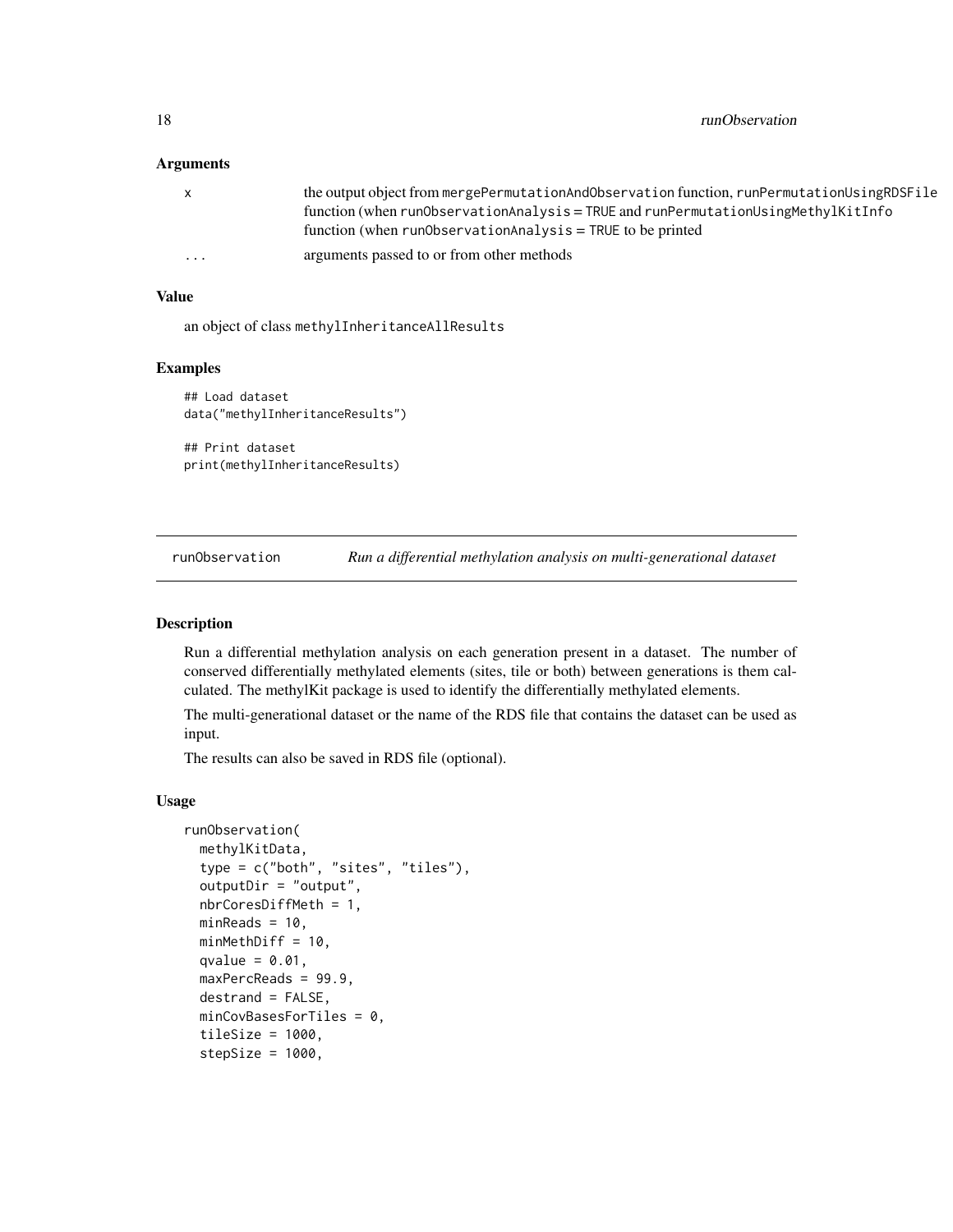# runObservation 19

```
vSeed = -1,
 restartCalculation = FALSE,
 saveInfoByGeneration = FALSE
)
```
# Arguments

| methylKitData       | a list of methylRawList entries or the name of the RDS file containing the list.<br>Each methylRawList contains all the methylRaw entries related to one gener-<br>ation (first entry $=$ first generation, second entry $=$ second generation, etc).<br>The number of generations must correspond to the number of entries in the<br>methylKitData.At least 2 generations must be present to calculate the con-<br>served elements. More information can be found in the methylKit package. |
|---------------------|----------------------------------------------------------------------------------------------------------------------------------------------------------------------------------------------------------------------------------------------------------------------------------------------------------------------------------------------------------------------------------------------------------------------------------------------------------------------------------------------|
| type                | One of the "sites", "tiles" or "both" strings. Specifies the type of differentially<br>methylated elements should be returned. For retrieving differentially methylated<br>bases type="sites"; for differentially methylated regions type="tiles". Default:<br>"both".                                                                                                                                                                                                                       |
| outputDir           | a string, the name of the directory that will contain the results of the analysis. If<br>the directory does not exist, it will be created. Default: "output".                                                                                                                                                                                                                                                                                                                                |
| nbrCoresDiffMeth    |                                                                                                                                                                                                                                                                                                                                                                                                                                                                                              |
|                     | a positive integer, the number of cores to use for parallel differential methy-<br>lation calculations. The parameter is used for both sites and tiles analysis. The<br>parameter corresponds to the num. cores parameter in the package methylKit.<br>Default: 1 and always 1 for Windows.                                                                                                                                                                                                  |
| minReads            | a positive integer Bases and regions having lower coverage than this count are<br>discarded. The parameter correspond to the 1o. count parameter in the package<br>methylKit.                                                                                                                                                                                                                                                                                                                |
| minMethDiff         | a positive double between [0,100], the absolute value of methylation percent-<br>age change between cases and controls. The parameter corresponds to the<br>difference parameter in the methylKit package. Default: 10.                                                                                                                                                                                                                                                                      |
| qvalue              | a positive double between $[0,1]$ , the cutoff for qvalue of differential methylation<br>statistics. Default: 0.01.                                                                                                                                                                                                                                                                                                                                                                          |
| maxPercReads        | a double between [0,100], the percentile of read counts that is going to be used<br>as an upper cutoff. Bases or regions having higher coverage than this percentile<br>are discarded. The parameter is used for both CpG sites and tiles analysis. The<br>parameter corresponds to the hi.perc parameter in the package methylKit.<br>Default: 99.9.                                                                                                                                        |
| destrand            | a logical, when TRUE will merge reads on both strands of a CpG dinucleotide<br>to provide better coverage. Only advised when looking at CpG methylation.<br>Parameter used for both CpG sites and tiles analysis. Default: FALSE.                                                                                                                                                                                                                                                            |
| minCovBasesForTiles |                                                                                                                                                                                                                                                                                                                                                                                                                                                                                              |
|                     | a non-negative integer, the minimum number of bases to be covered in a given<br>tiling window. The parameter corresponds to the cov. bases parameter in the<br>package methylKit. Only used when doing Tiles = TRUE. Default: 0.                                                                                                                                                                                                                                                             |
| tileSize            | a positive integer, the size of the tiling window. The parameter corresponds to<br>the win.size parameter in the package methylKit. Only used when doing Tiles<br>= TRUE. Default: 1000.                                                                                                                                                                                                                                                                                                     |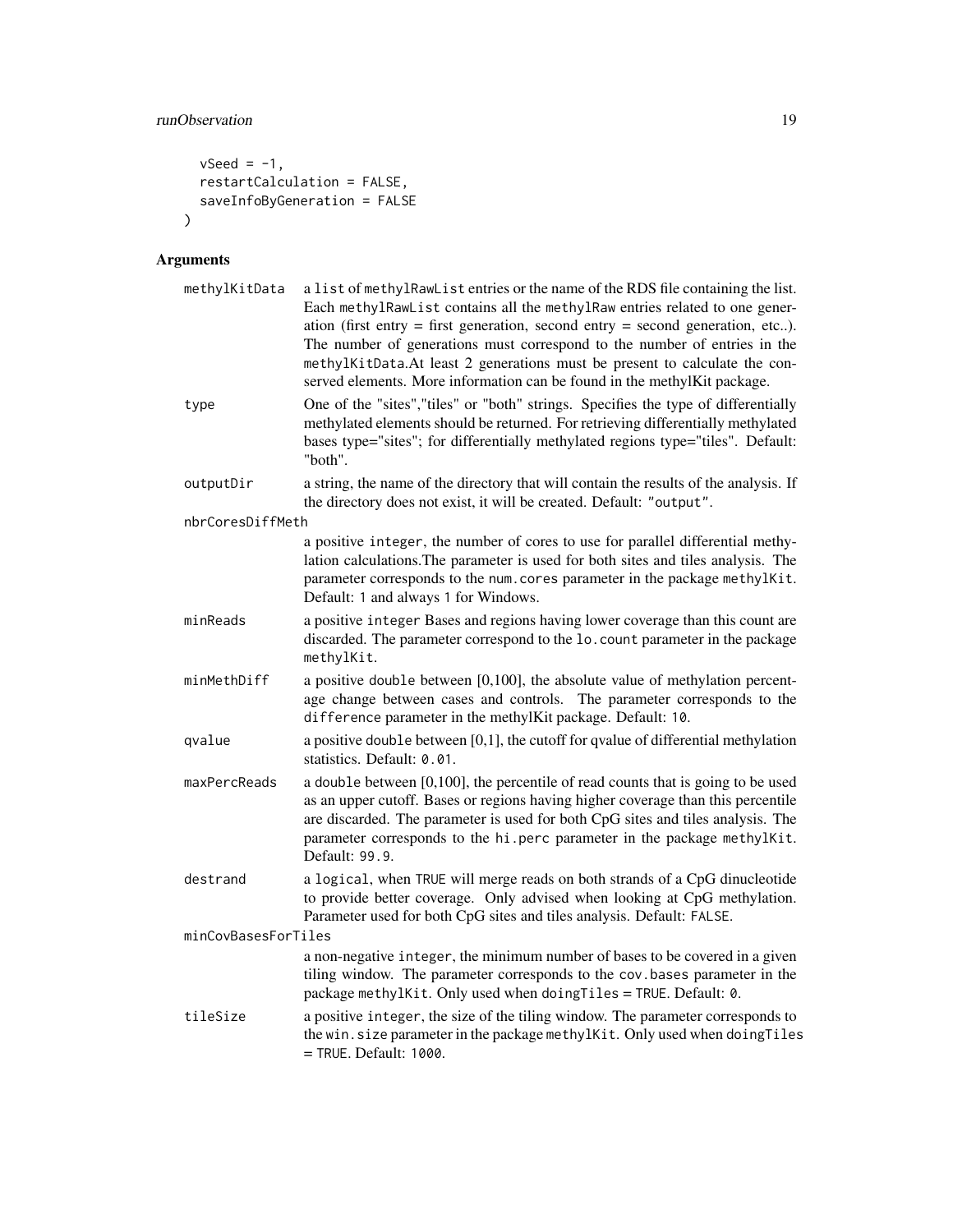<span id="page-19-0"></span>

| stepSize | a positive integer, the step size of tiling windows. The parameter corresponds |
|----------|--------------------------------------------------------------------------------|
|          | to the stepSize parameter in the package methylkit. Only used when doing Tiles |
|          | $=$ TRUE. Default: 1000.                                                       |
| vSeed    | a integer, a seed used when reproducible results are needed. When a value      |

inferior or equal to zero is given, a random integer is used. Default: -1.

#### restartCalculation

a logical, when TRUE, only permutations that don't have a RDS result final are run. Useful to restart a permutation analysis that has been interrupted. Beware that the parameters have to be identical except for this one.

#### saveInfoByGeneration

a logical, when TRUE, the information about differentially methylated sites and tiles for each generation is saved in a RDS file. The files are saved in the directory specified by the outputDir parameter.

# Value

0.

# Author(s)

Astrid Deschenes, Pascal Belleau

#### See Also

[mergePermutationAndObservation](#page-8-1) for detail description, in the Value section, of the OBSERVATION section of the methylInheritanceAllResults object.

```
## Load methylation information
data(samplesForTransgenerationalAnalysis)
## Run an observation analysis
runObservation(methylKitData = samplesForTransgenerationalAnalysis,
   outputDir = "test", type = "sites", vSeed = 221)
## Load the results
results <- loadAllRDSResults(analysisResultsDir = "test",
   permutationResultsDir = NULL, doingSites = TRUE, doingTiles = FALSE)
## Print the results
results
## Remove directory
if (dir.exists("test")) {
    unlink("test", recursive = TRUE, force = FALSE)
}
```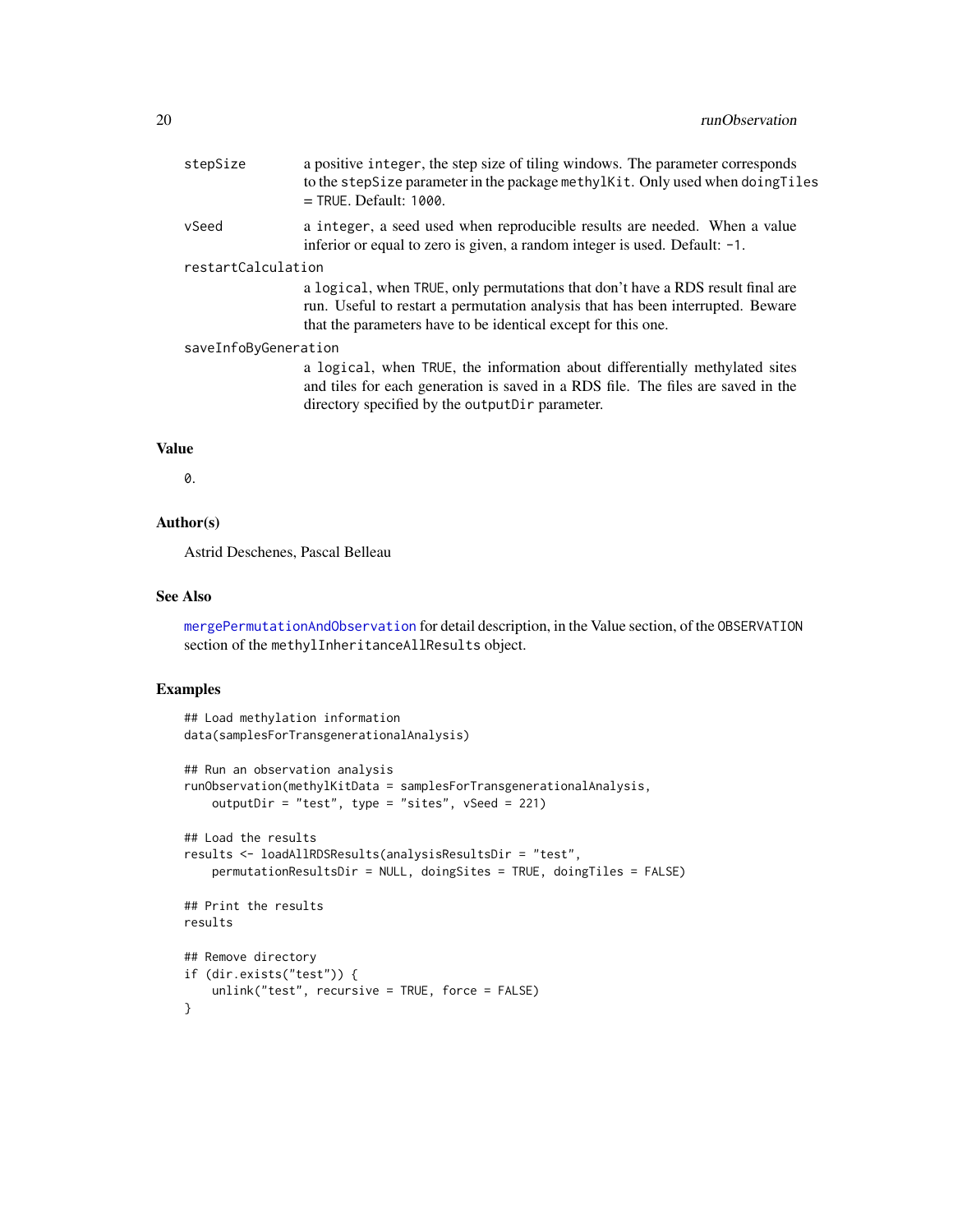<span id="page-20-1"></span><span id="page-20-0"></span>

#### Description

Run a permutation analysis, based on Monte Carlo sampling, for testing the hypothesis that the number of conserved differentially methylated elements (sites, tiles or both), between several generations, is associated to an effect inherited from a treatment and that stochastic effect can be dismissed.

The multi-generational dataset or the name of the RDS file that contains the dataset can be used as input.

The observation analysis can also be run (optional). All permutation results are saved in RDS files.

#### Usage

```
runPermutation(
 methylKitData,
  type = c("both", "sites", "tiles"),
  outputDir = "output",
  runObservationAnalysis = TRUE,
  nbrPermutations = 1000,
  nbrCores = 1,
  nbrCoresDiffMeth = 1,
 minReads = 10,minMethDiff = 10,
  qvalue = 0.01,
 maxPercReads = 99.9,
  destrand = FALSE,
 minCovBasesForFiles = 0,tileSize = 1000,stepSize = 1000,
  vSeed = -1,
  restartCalculation = FALSE,
  saveInfoByGeneration = FALSE
)
```
#### Arguments

| methylKitData | a list of methylRawList entries or the name of the RDS file containing the                                                                                              |
|---------------|-------------------------------------------------------------------------------------------------------------------------------------------------------------------------|
|               | list. Each methylRawList entry must contain all the methylRaw entries re-                                                                                               |
|               | lated to one generation (first entry $=$ first generation, second entry $=$ second                                                                                      |
|               | generation, etc). The number of generations must correspond to the number of                                                                                            |
|               | entries in the methylKitData. At least 2 generations must be present to make a<br>permutation analysis. More information can be found in the methylKit package.         |
|               |                                                                                                                                                                         |
| type          | One of the "sites", "tiles" or "both" strings. Specifies the type of differentially<br>methylated elements should be returned. For retrieving differentially methylated |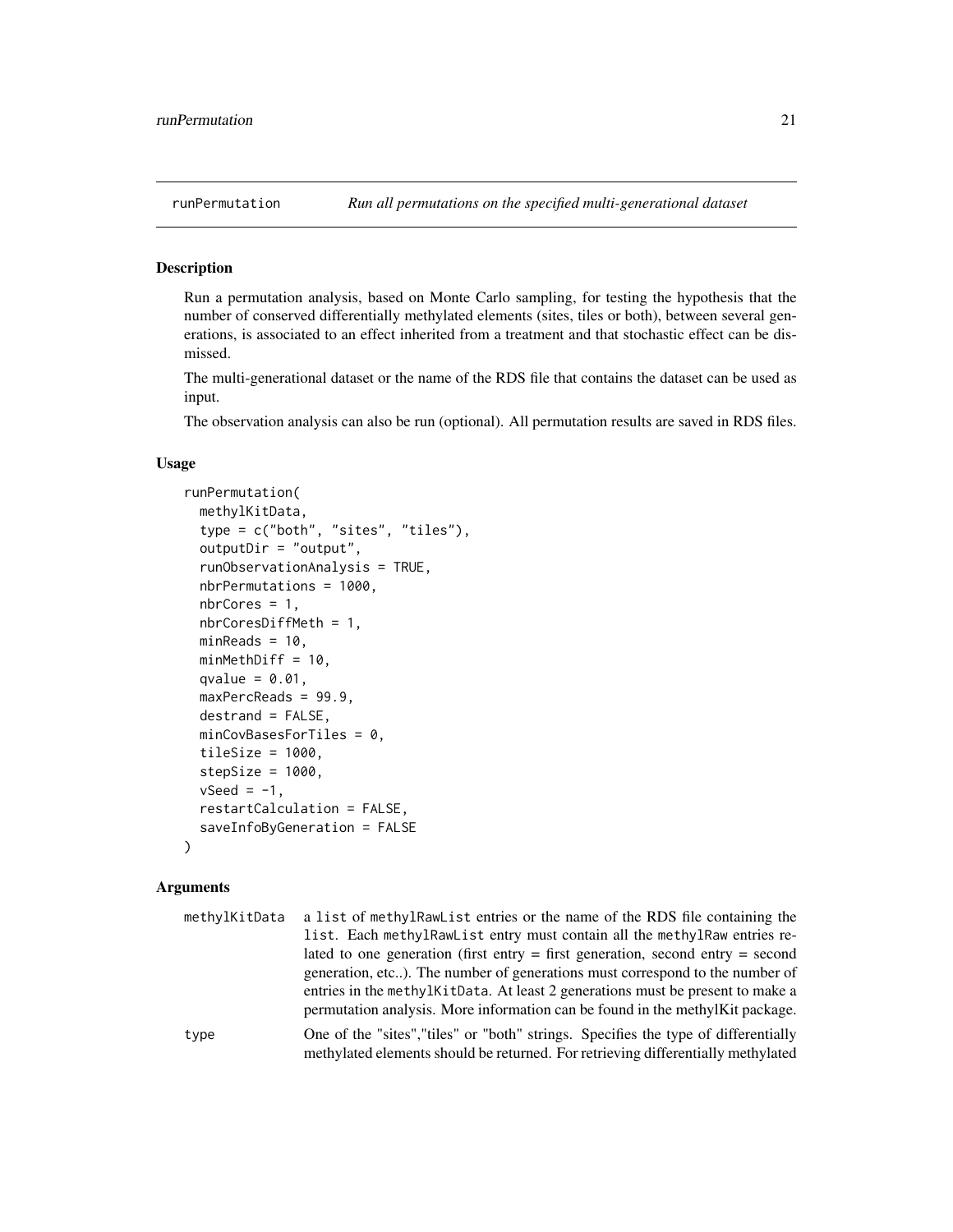|                        | bases type="sites"; for differentially methylated regions type="tiles". Default:<br>"both".                                                                                                                                                                                                                                                              |
|------------------------|----------------------------------------------------------------------------------------------------------------------------------------------------------------------------------------------------------------------------------------------------------------------------------------------------------------------------------------------------------|
| outputDir              | a string, the name of the directory that will contain the results of the permutation.<br>If the directory does not exist, it will be created. Default: "output".                                                                                                                                                                                         |
| runObservationAnalysis |                                                                                                                                                                                                                                                                                                                                                          |
|                        | a logical, when run0bservationAnalysis = TRUE, a CpG analysis on the<br>observed dataset is done. Default: TRUE.                                                                                                                                                                                                                                         |
| nbrPermutations,       |                                                                                                                                                                                                                                                                                                                                                          |
|                        | a positive integer, the total number of permutations that is going to be done.<br>Default: 1000.                                                                                                                                                                                                                                                         |
| nbrCores               | a positive integer, the number of cores to use when processing the analysis.<br>Default: 1 and always 1 for Windows.                                                                                                                                                                                                                                     |
| nbrCoresDiffMeth       |                                                                                                                                                                                                                                                                                                                                                          |
|                        | a positive integer, the number of cores to use for parallel differential methy-<br>lation calculations. The parameter is used for both sites and tiles analysis. The<br>parameter corresponds to the num. cores parameter in the package methylKit.<br>Default: 1 and always 1 for Windows.                                                              |
| minReads               | a positive integer Bases and regions having lower coverage than this count are<br>discarded. The parameter corresponds to the 1o. count parameter in the package<br>methylKit.                                                                                                                                                                           |
| minMethDiff            | a positive double between $[0,100]$ , the absolute value of methylation percent-<br>age change between cases and controls. The parameter corresponds to the<br>difference parameter in the methylKit package. Default: 10.                                                                                                                               |
| qvalue                 | a positive double between $[0,1]$ , the cutoff for qvalue of differential methylation<br>statistics. Default: 0.01.                                                                                                                                                                                                                                      |
| maxPercReads           | a double between $[0,100]$ , the percentile of read counts that is going to be used<br>as an upper cutoff. Bases or regions having higher coverage than this percentile<br>are discarded. The parameter is used for both CpG sites and tiles analysis. The<br>parameter corresponds to the hi.perc parameter in the package methylKit.<br>Default: 99.9. |
| destrand               | a logical, when TRUE will merge reads on both strands of a CpG dinucleotide<br>to provide better coverage. Only advised when looking at CpG methylation.<br>The parameter is used for both CpG sites and tiles analysis. Default: FALSE.                                                                                                                 |
| minCovBasesForTiles    |                                                                                                                                                                                                                                                                                                                                                          |
|                        | a non-negative integer, the minimum number of bases to be covered in a given<br>tiling window. The parameter corresponds to the cov. bases parameter in the<br>package methylKit. Only used when doing Tiles = TRUE. Default: 0.                                                                                                                         |
| tileSize               | a positive integer, the size of the tiling window. The parameter corresponds to<br>the win.size parameter in the package methylKit. Only used when doing Tiles<br>= TRUE. Default: 1000.                                                                                                                                                                 |
| stepSize               | a positive integer, the step size of tiling windows. The parameter corresponds<br>to the stepSize parameter in the package methylKit. Only used when doingTiles<br>$=$ TRUE. Default: 1000.                                                                                                                                                              |
| vSeed                  | a integer, a seed used when reproducible results are needed. When a value<br>inferior or equal to zero is given, a random integer is used. Default: -1.                                                                                                                                                                                                  |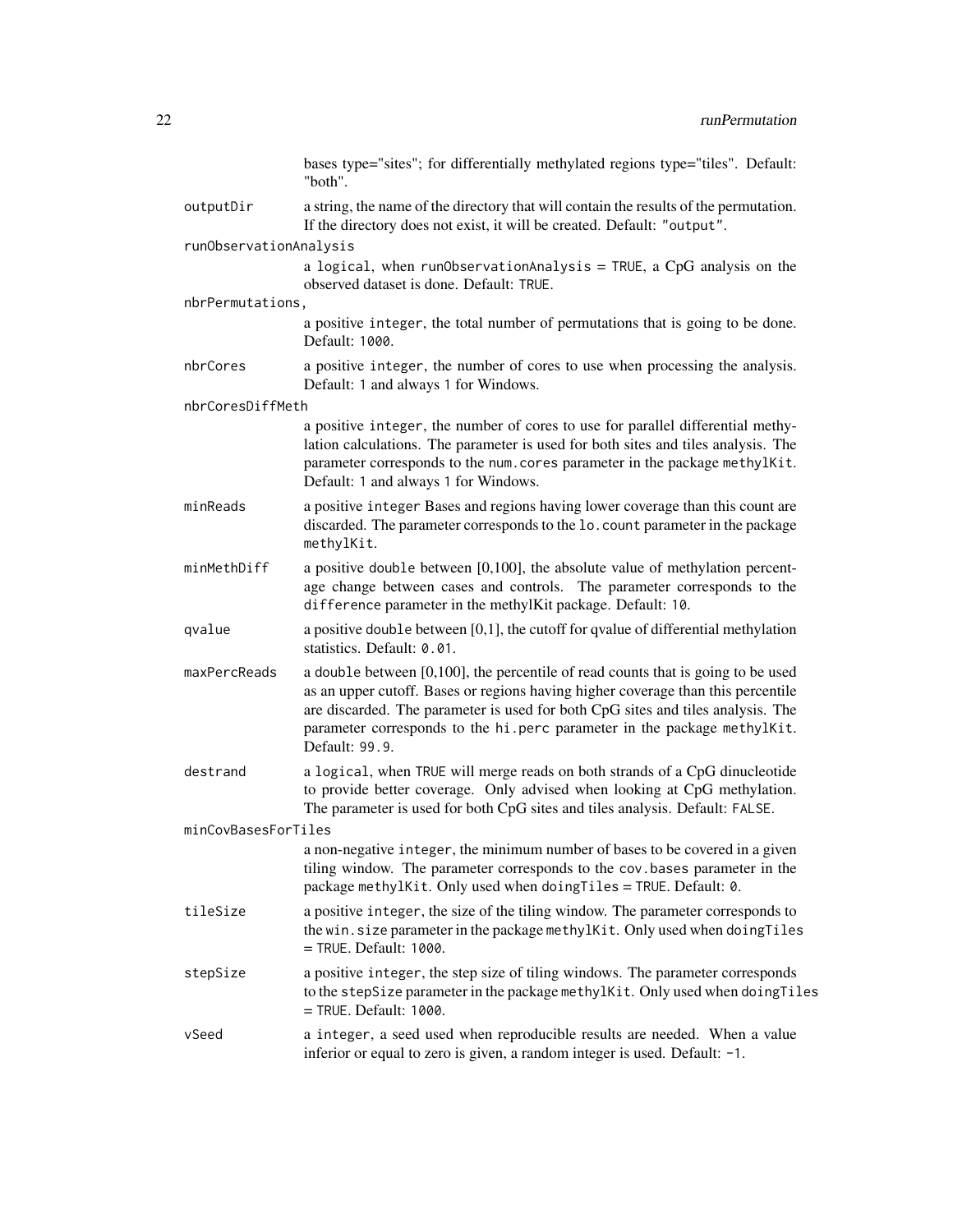#### <span id="page-22-0"></span>runPermutation 23

#### restartCalculation

a logical, when TRUE, only permutations that don't have an associated RDS result file are run. Useful to restart a permutation analysis that has been interrupted. Beware that the parameters have to be identical except for this one.

#### saveInfoByGeneration

a logical, when TRUE, the information about differentially methylated sites and tiles for each generation is saved in a RDS file. The information is saved in a different file for each permutation. The files are saved in the directory specified by the outputDir parameter.

#### Value

 $\Omega$ 

### Author(s)

Astrid Deschenes, Pascal Belleau

#### See Also

[mergePermutationAndObservation](#page-8-1) for detail description, in the Value section, of the methylInheritanceAllResults object as well as its PERMUTATION section.

```
## Load methylKit information
data(samplesForTransgenerationalAnalysis)
## Run a permutation analysis using the methylKit dataset
## A real analysis would require a much higher number of permutations
runPermutation(methylKitData = samplesForTransgenerationalAnalysis,
    outputDir = "test_01", runObservationAnalysis = FALSE, type = "sites",
   nbrPermutations = 2, vSeed = 221)
## Get results
results_01 <- loadAllRDSResults(analysisResultsDir = NULL,
    permutationResultsDir = "test_01", doingSites = TRUE,
    doingTiles = FALSE)
## Remove results directory
if (dir.exists("test_01")) {
    unlink("test_01", recursive = TRUE, force = TRUE)
}
## Path to a methylKit RDS file
methylFile <- system.file("extdata", "methylObj_001.RDS",
    package = "methylInheritance")
## Run a permutation analysis using RDS file name
## A real analysis would require a much higher number of permutations
runPermutation(methylKitData = methylFile, type = "tiles",
    outputDir = "test_02", nbrPermutations = 2, minCovBasesForTiles = 10,
```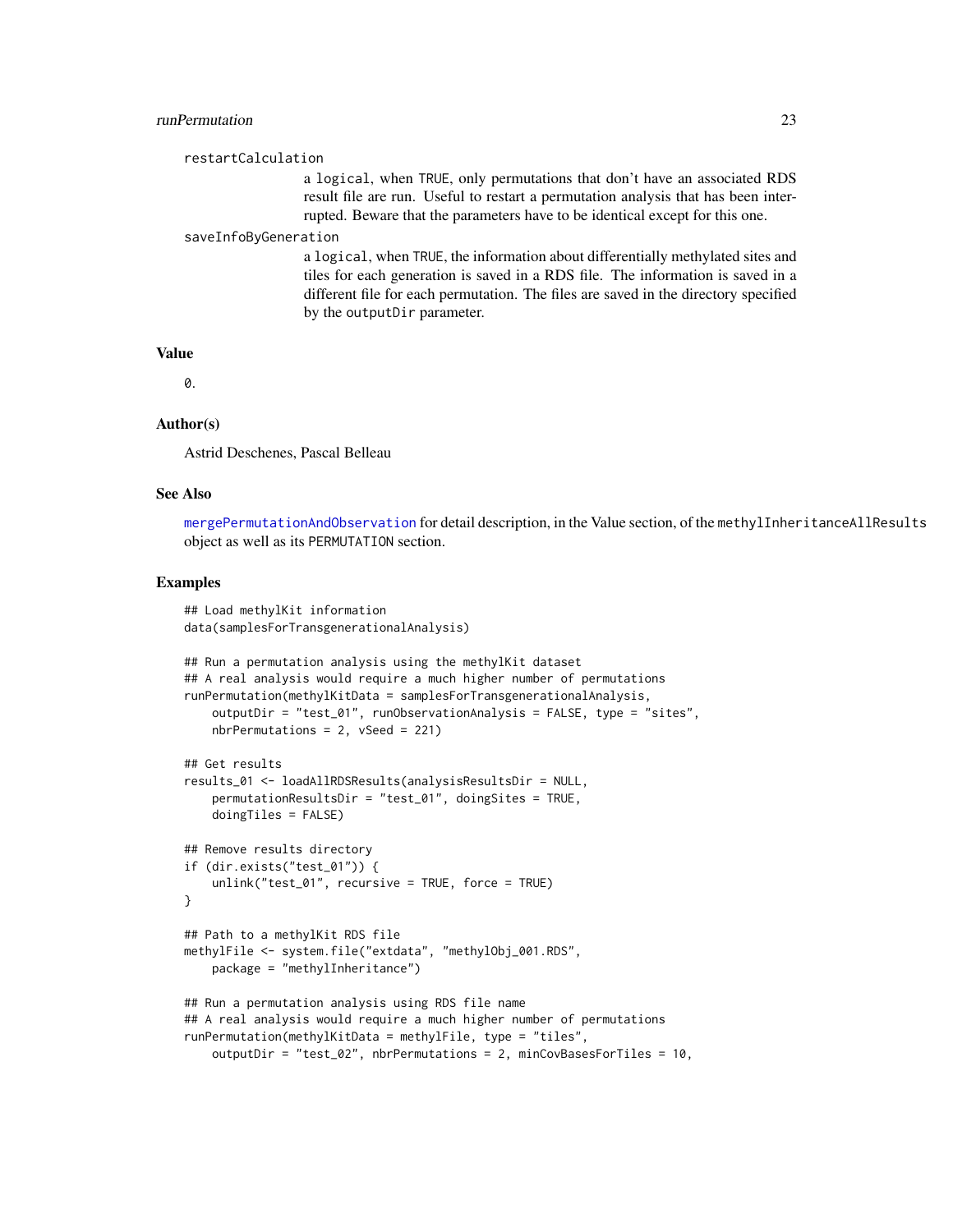```
vSeed = 2001)
## Get results
results_02 <- loadAllRDSResults(analysisResultsDir = NULL,
   permutationResultsDir = "test_02", doingSites = FALSE,
    doingTiles = TRUE)
## Remove results directory
if (dir.exists("test_02")) {
    unlink("test_02", recursive = TRUE, force = TRUE)
}
```

```
samplesForTransgenerationalAnalysis
```
*All samples information, formated by* methylKit*, in a* methylRawList *format (for demo purpose).*

#### Description

The object is a list with 3 entries. Each entry corresponds to the information for one generation (first entry = first generation, etc..) stored in a methylRawList. There are 12 samples (6 controls and 6 cases) for each generation. Each sample information is stored in a methylRaw object.

#### Usage

data(samplesForTransgenerationalAnalysis)

#### Format

A list containing three methylRawList objects. Each methylRawList contains the information for one generation (first entry = first generation, etc..). Each sample information is stored in a methylRaw object. There is methylRaw objects (6 controls and 6 cases) in each generation.

#### Details

This dataset can be used to test the runPermutation function.

#### Value

A list containing three methylRawList objects. Each methylRawList contains the information for one generation (first entry = first generation, etc..). Each sample information is stored in a methylRaw object. There is methylRaw objects (6 controls and 6 cases) in each generation.

#### See Also

• [runPermutation](#page-20-1) for running a permutation analysis, and optionally an observation analysis, using multi-generational dataset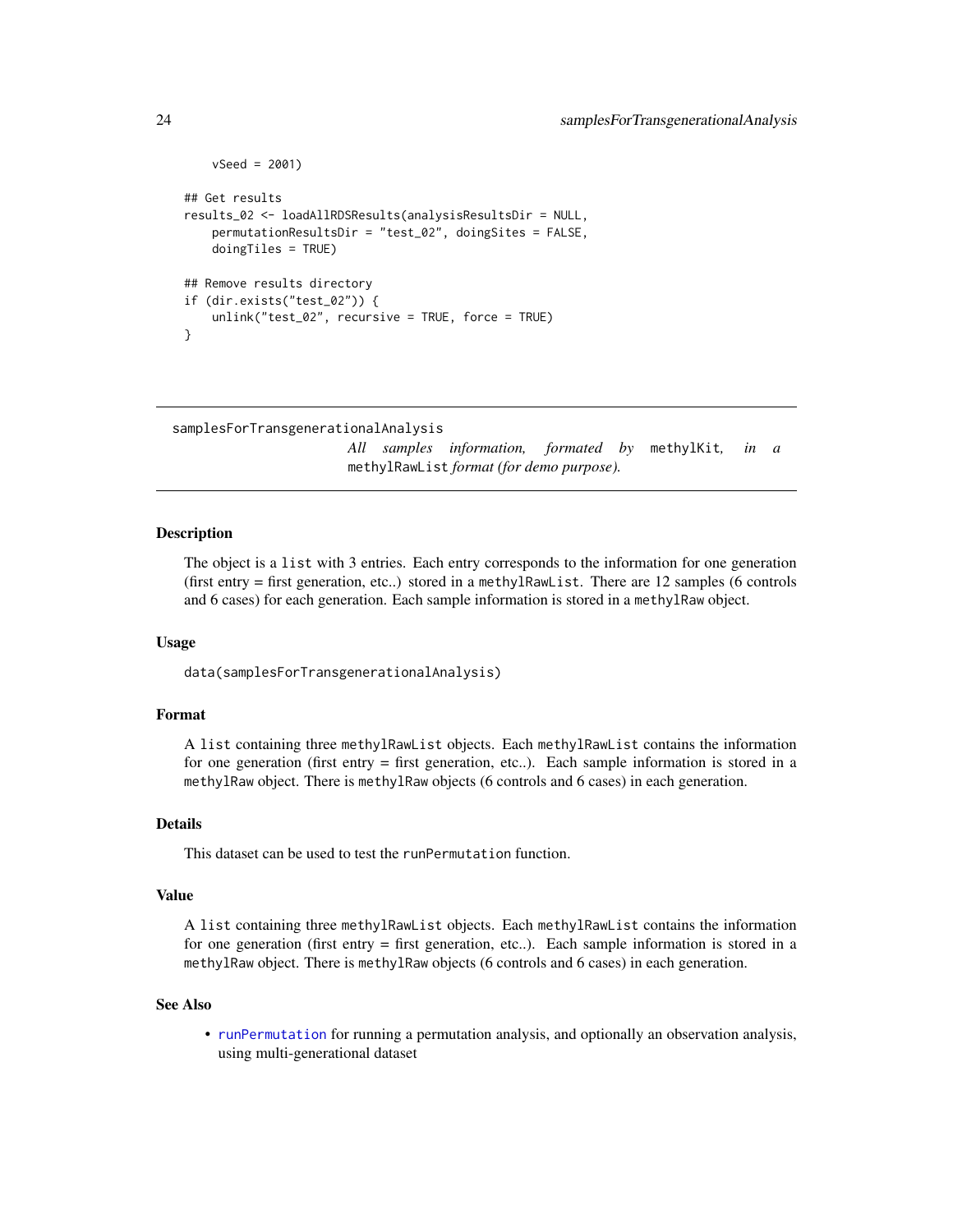# Examples

## Loading dataset data(samplesForTransgenerationalAnalysis)

## Run a permutation analysis

runPermutation(methylKitData = samplesForTransgenerationalAnalysis, type = "tiles", nbrPermutations = 2, vSeed = 2332)